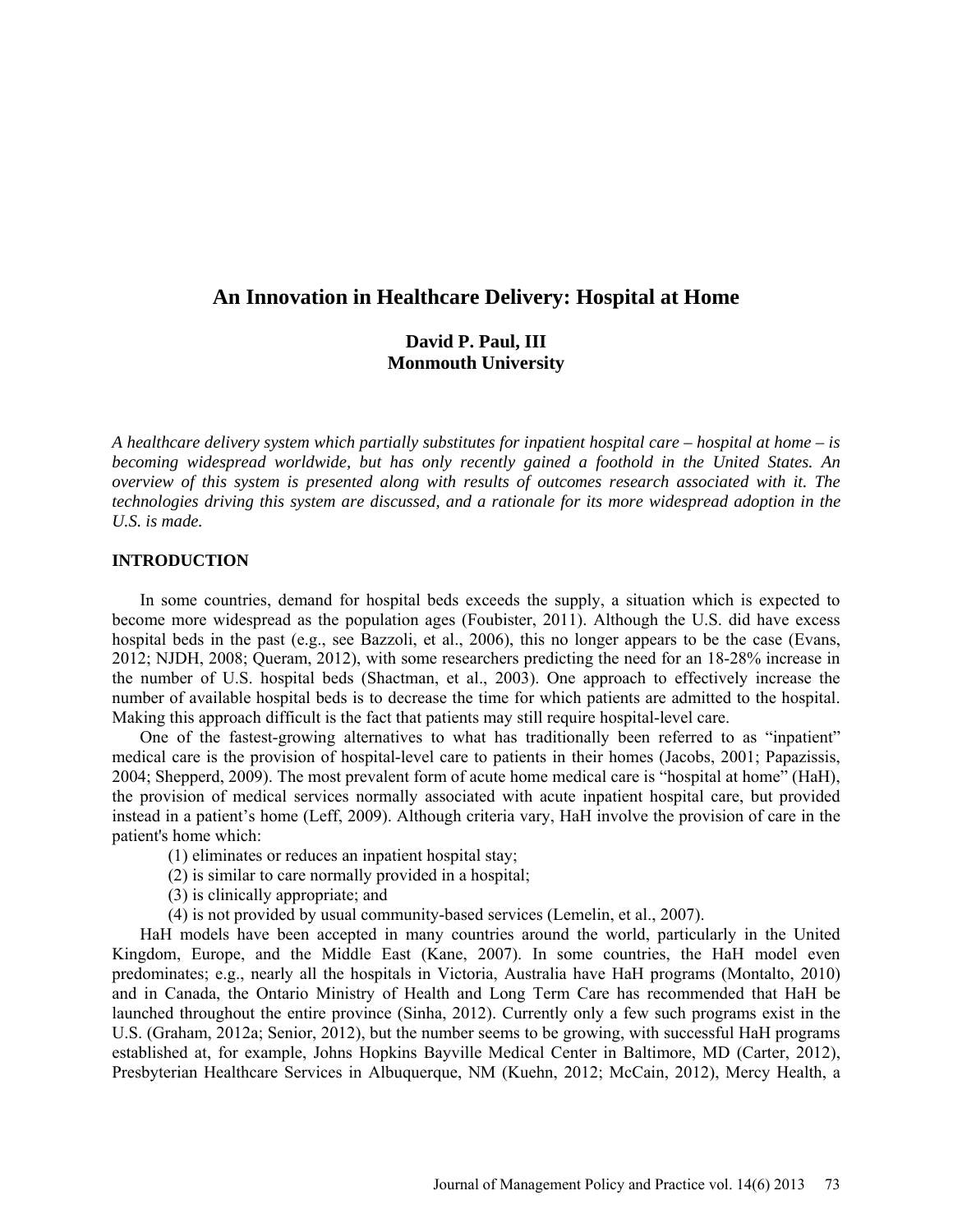not-for-profit health system in Cincinnati, Ohio (Landro, 2013), and several VA hospitals (Graham, 2012a).

Literature reviews and meta-analyses have categorized HaH programs as either admission avoidance or early discharge (Shepperd, 2009). Admission avoidance HaH programs are designed to avoid hospital admission altogether (e.g., by treating infectious diseases and thromboembolic disorders). Early discharge HaH programs discharge the patient from the hospital directly to home to receive medical care that would be traditionally have been delivered in hospital following an initial surgical or acute medical treatment delivered in hospital.

In the United States, it would seem that managed care would embrace either or both of these models of HaH, if only for financial reasons. Admission avoidance HaH programs would certainly be profitable for managed care organizations (MCOs), as they eliminate hospital stays, and hospitals are the most costly venue where patients can receive care. Early discharge HaH programs would also be financially advantageous for MCOs because by definition they decrease the number of costly hospital days incurred by patients. MCOs must understand, however, that these cost savings are achieved only if the care provided by HaH programs is appropriate. For example, Medicare now will withhold payment for patients re-admitted to the hospital sooner than predicted, at least those having certain conditions (Landro, 2013).

Patients treated in admission avoidance HaH generally have these characteristics (Leff, et al., 1997):

- (1) the condition occurs with some frequency and accounts for a significant number of hospitalizations;
- (2) the diagnosis is relatively uncomplicated and can therefore be made rapidly without substantial consultation or invasive testing; and
- (3) the treatment is well defined and can be delivered in a feasible, safe, and efficient manner at home.

The early discharge group includes chronically ill patients diagnosed with multiple illnesses and needing acute episodic care. The majority of these patients are elderly and disabled, although pediatric patients with chronic illnesses may also be recipients of ongoing acute episodic care from HaH services. These patients often have difficulties with mobility and other activities of daily living, and have difficulty in maintaining their households. Many have care givers who provide assistance, and patients' use of existing community services is common. This group includes people of varying ages who, following an acute event, require short-term, intensive medical treatment such as intravenous antibiotics, intensive rehabilitation or post-surgical care, but do not need long-term nursing and maintenance care [\(Siu,](http://content.healthaffairs.org/search?author1=Albert+L.+Siu&sortspec=date&submit=Submit) et al., 2009). Another component of this early discharge HaH group includes patients who may have less common diagnoses that are usually treated by sub-specialty inpatient units (Shepperd, et al., 2009b).

Another classification system for HaH is based on whether services are delivered predominately by specialists or subspecialists. Although this approach is sometimes useful for understanding the differences in case mix between these types of HaH programs, significant crossover exists between specialist and subspecialist HaH programs, as some types of clinical care may be provided by specialists in one HaH setting and by sub-specialists in another. The majority of HaH programs are the specialist type, providing care across a range of common conditions. In the specialist approach, a different group of staff usually provide in-home care compared with staff providing acute hospital care. In the sub-specialist model, care is provided by a more narrow clinical team having knowledge and skills relating to a specific condition, with the same doctors, nurses and allied health professionals usually involved in providing care in both hospital and at-home settings (Shepperd, 2005). Subspecialty HaH care usually requires a sufficient caseload of patients being available for the HaH service to be feasible and efficient (Chevillotte, 2008).

## **BASIS OF CARE**

Substantial variation exists between HaH programs with regard to the illnesses treated, the acuity of patients involved, the source of admission, the composition of the treatment teams, whether the patient was at one time considered to be an inpatient before being treated in HaH, and the amount of physician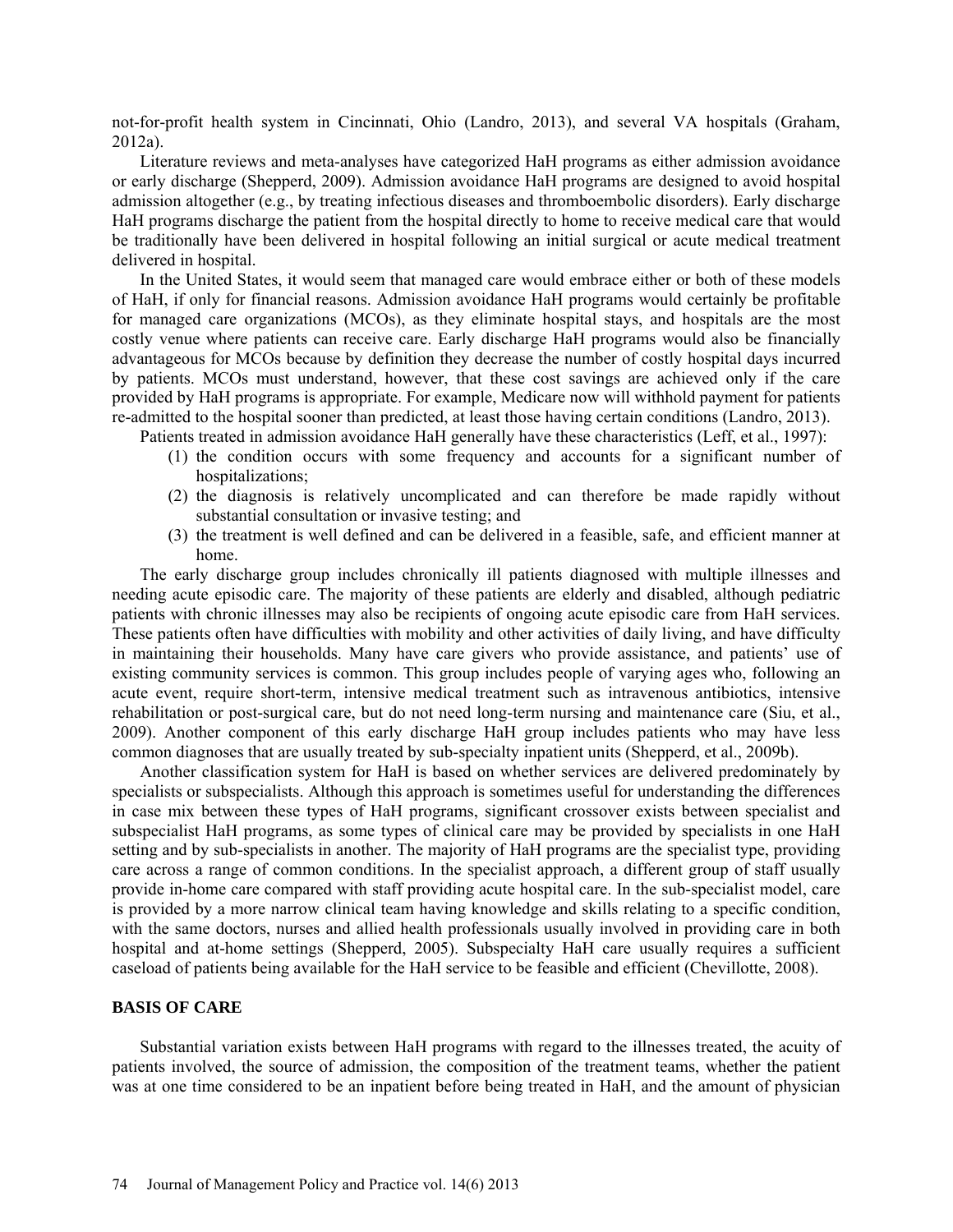and nursing care coverage provided. HaH requires substantial medical technology in provision of care, and also requires special understanding of how pharmaceuticals are used at home.

The most common conditions and treatments delivered by HaH include treatment of infections, particularly genitourinary tract, respiratory tract, skin, joint and soft tissue infections; anticoagulant therapy; post-surgical acute care; congestive heart failure treatment; treatment of chronic obstructive pulmonary disease (COPD); and rehabilitation services (Shepperd, 2009**)**.

Eligibility criteria for access to HaH services reflect the differences between patient groups. HaH programs are appropriate only for patients with a definitive diagnosis, as outlined in the eligibility criteria set by each service. For example, to be enrolled in the HAH program at Presbyterian Healthcare Services in Albuquerque, NM, patients must meet the following criteria (Foubister, 2011):

- (1) be diagnosed with chronic heart failure, chronic obstructive pulmonary disease, community-acquired pneumonia, cellulitis, complex urinary tract infection, dehydration, nausea and vomiting, deep vein thrombosis, or stable pulmonary embolism;
- (2) be sick enough to require hospitalization but not so sick as to be admitted to the hospital's intensive care unit;
- (3) live close enough to the three participating Albuquerque hospitals to be able to return to one of the hospital's emergency department within 30 minutes, if needed;
- (4) be covered by Presbyterian Health Plan or chooses to pay for the Hospital at Home service, as the program is not covered by other payers.

Depending on the hospital, criteria may encompass not only the health care needs of patient groups, but may also reflect patient characteristics, patterns of care, case-mix, and staff composition (Leff and Montalto, 2004). The majority of programs operate as hospital outreach programs, although they may also be operated by community health services, or hospital-based teams working in conjunction with community-based services (Shepperd, et al., 2009).

### **Staffing**

The composition of staff providing HaH services differs among countries, service providers, and HaH models. Nurses are often responsible for the majority of care, causing some to believe that HAH is simply home health care under a new name (Maguire, 2012). However, the nurses associated with many HAH programs are specialist and/or HaH-dedicated nurses (Askim, et al., 2004; Caplan, et al., 2006; Harris, et al., 2005). The most commonly provided allied health services are physiotherapy and occupational therapy (Sheppherd, et al. (2009b).

The physician's role in HaH varies widely. Early discharge models generally involve physician supervision from a distance, while admission avoidance models report varied doctor roles. In some models, community-based general practitioners are available for home visits to patients. In other models, doctors make rounds at the patient's home every day based upon the premise that HaH patients require the same care that they would have received inside the hospital (Cheng, Montalto, and Leff, 2009). The appropriate clinical skills and competencies required to deliver HaH are dependent on the service delivery model of the program and the range of clinical duties associated with provision of care. The medical skills for delivering HaH care are found across clinical specialties.

General practice, emergency medicine, geriatrics and general hospital medicine in particular are clinical areas with direct relevance to HaH. However, in addition to these skills areas, the ability to adapt a clinical unit model to a patient's home is required. This aspect of HaH care is novel and therefore suggests that HaH may be an emerging clinical specialty in its own right. The need for further development of the "specialty" has been recognized (Montalto, 2002), but there appears to be no published literature regarding specialty training for HaH, or the existence of separate colleges (or faculties within colleges) to support continuing professional development of medical practitioners in this field.

The nursing skills for delivering HaH care are drawn from a range of specialty areas. The benefits of nursing specialization in HaH have been acknowledged, however formal development of the nursing specialty of HaH across countries has been variable (Duke and Street, 2003).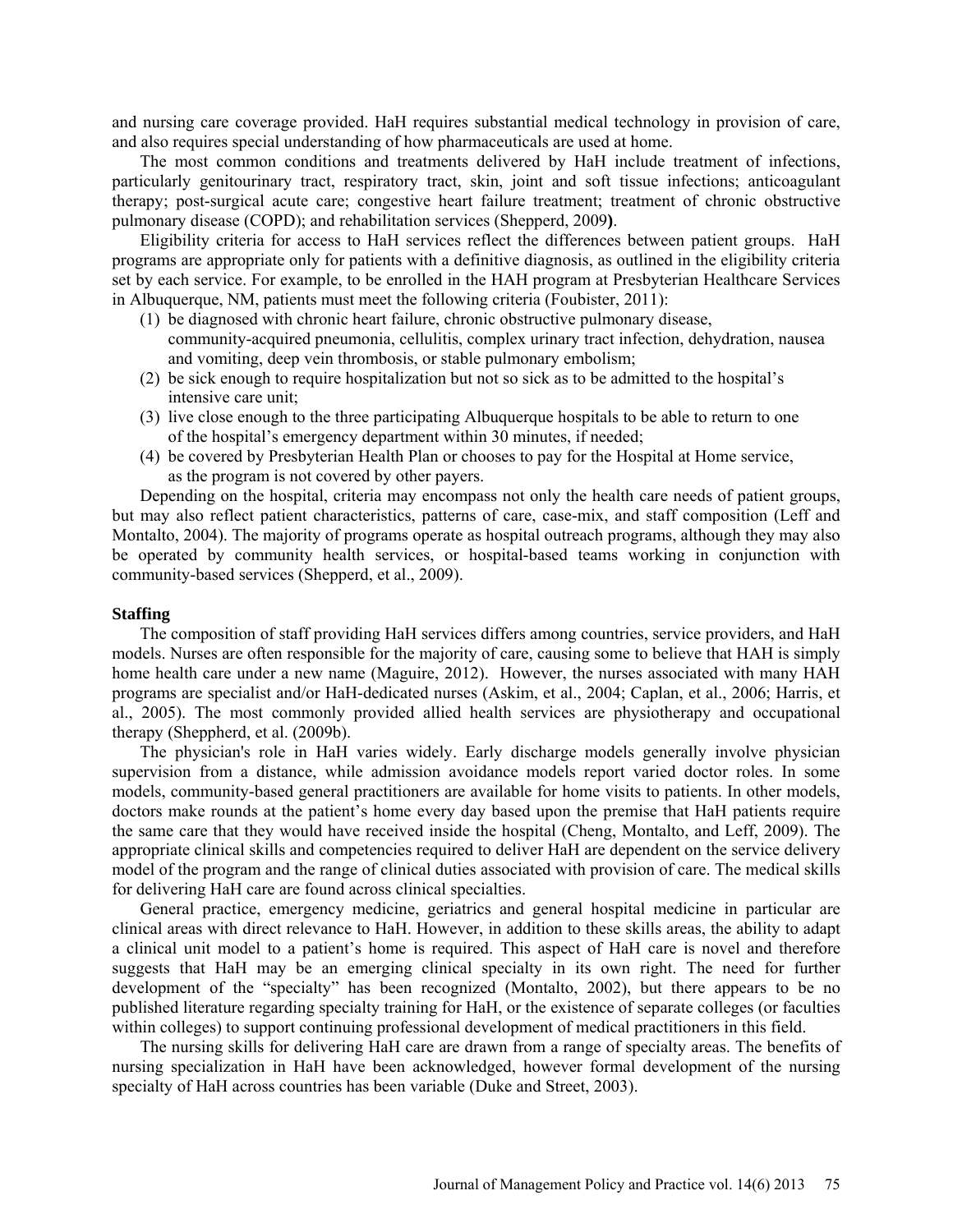#### **Referrals**

By definition, HaH units depend upon referrals to obtain patients, normally from medical practitioners who make key decisions regarding care requirements. Many programs spend significant time and effort in generating these referrals, employing staff to identify patients, providing information sessions and written material for staff, and using personal contacts to increase and maintain referrals. In most admission avoidance HaH programs, patient referral is from a hospital's Emergency Department, but patients are also referred from medical practitioners in the community. Early discharge HaH referrals are predominantly from inpatient situations (Shepperd, 2009).

## **SERVICE PROFILES AND OUTCOMES**

### **Post-surgical**

Post-surgical care has been studied within HaH service delivery models for a range of surgical conditions. Much post-surgical care has been demonstrated to be safe and effective, with a strong patient preference for receipt of services at home (Moeller, 2012).

Orthopedic surgery in particular is an area of extensive study of HaH models of post-surgical care. Studies have demonstrated both clinical and financial advantages to orthopedic after-care in home settings, provided that post-operative pain can be adequately controlled (Russon, et al., 2009; Stevens, et al., 2004). Models are predominantly led by nurses, but often also involve allied health practitioners. Patients are admitted to HaH service for orthopedic post-operative care through early hospital discharge with generally low readmission rates. In one study, mean length of hospital stay post hip or knee replacement was reduced by over 42% for total hip replacement and by 33% by provision of postoperative care at home. Complication rates were equivalent and there were no statistically significant differences in clinical outcomes between inpatient and HaH. Patients in this study rated HaH care highly (Russon, et al., 2009).

There is also evidence that delivery of post-operative HaH care following other types of surgery including surgery for hernia and varicose veins (Adler, et al., 1977; Ruckley, et al., 1978), coronary artery bypass grafting (Booth, et al., 2004), and cataract surgery (Willins, [Grant and](http://www.ncbi.nlm.nih.gov/pubmed?term=Grant%20B%5BAuthor%5D&cauthor=true&cauthor_uid=10624428) [Kearns, 1999\) -](http://www.ncbi.nlm.nih.gov/pubmed?term=Kearns%20PP%5BAuthor%5D&cauthor=true&cauthor_uid=10624428) is safe and effective.

### **Internal Medicine**

Numerous examples exist in the literature where subspecialty HaH models have been used to provide medical services successfully to patients. Some of the more common subspecialty models described are for the treatment of diabetes, respiratory failure and complex chronic illnesses. Looking at diabetes treatment in the home, HaH units can effectively commence insulin for patients with type 1 and type 2 diabetes (Monalto, et al., 2001). Subspecialty HaH services, usually provided by endocrinologists and diabetes educators, can manage 43% of newly diagnosed children wholly at home, and reduce the number and duration of hospital admissions without deterioration in blood glucose control (McEvilly and Kirk (2005). Diabetic infections normally treated in inpatient settings are also able to be successfully treated using a HaH model of care (Esposito, et al., 2008).

HAH services have also been demonstrated to be safe and effective for service delivery across a range of other general internal medicine conditions including:

- (1) provision of parenteral nutrition, blood transfusion, and for percutaneous endoscopic gastrostomy management in health systems where these services are usually provided in acute in-patient settings (Dollard and Dunn, 2004);
- (2) the management of acute and chronic pediatric respiratory, gastro-intestinal and infectious diseases (Bagust, et al., 2002; Sartain, et al., 2002);
- (3) complex wound care and ulcer management (Montalto, Portelli, and [Collopy,](http://www.ncbi.nlm.nih.gov/pubmed?term=Collopy%20B%5BAuthor%5D&cauthor=true&cauthor_uid=10561033) 1999; Genoud and [Weller,](http://www.ncbi.nlm.nih.gov/pubmed?term=Weller%20J%5BAuthor%5D&cauthor=true&cauthor_uid=18548939) 2008); and
- (4) provision of acute anticoagulation treatment, including for deep vein thrombosis (Smith, et al., 2002).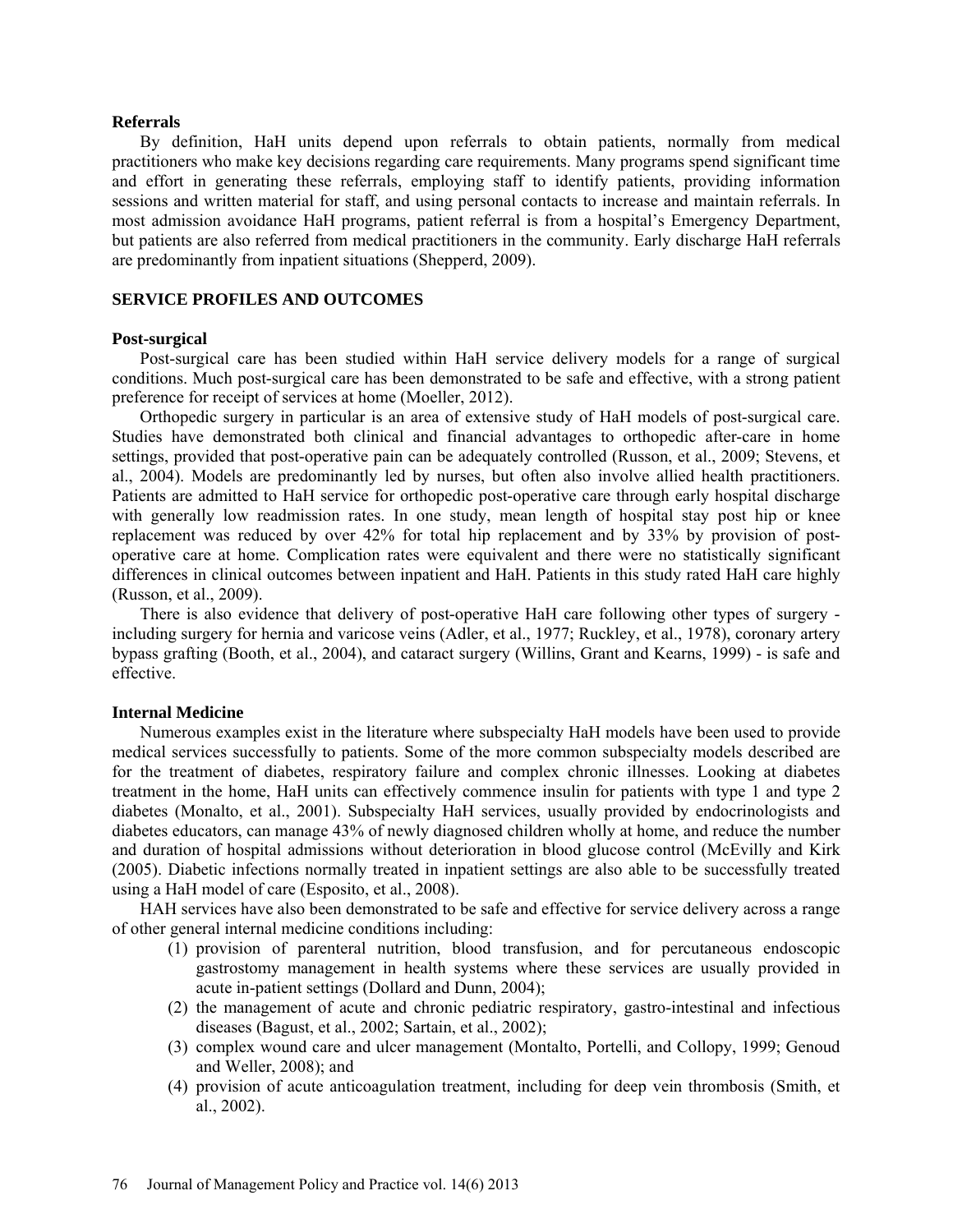Home management of deep vein thrombosis with low molecular weight heparin has been shown to be safe and effective. Patients treated at home with low molecular weight heparin have a lower recurrence of venous thromboembolism, less major bleeding and fewer deaths than those managed as inpatients. Homebased care is also more cost-effective than inpatient care (Othieno, [Affan,](http://www.ncbi.nlm.nih.gov/pubmed?term=Abu%20Affan%20M%5BAuthor%5D&cauthor=true&cauthor_uid=17636714) and [Okpo, 2](http://www.ncbi.nlm.nih.gov/pubmed?term=Okpo%20E%5BAuthor%5D&cauthor=true&cauthor_uid=17636714)007). Patients with sub-massive pulmonary embolism (PE) can be treated as outpatients or in the home. Good outcomes have been demonstrated for outpatient treatment of patients with PE (Ong, et al., 2005).

HaH have been shown to be safe and effective for cardiac treatment and rehabilitation across a range of countries and for a number of cardiac conditions (Dalal, et al., 2010; Taylor, et al., 2007). Home-based intravenous diuretic and inotropic therapies can be safely and effectively delivered via HaH services to treat acute and severe decompensated heart failure. Patients can remain at home to receive appropriate medical care, reducing inpatient hospitalizations (Madigan, 2008; Ryder, et al., 2008). Home-based versus hospital-based cardiac rehabilitation after acute myocardial infarction (MI) achieves equivalent outcomes at up to 9 months post MI (Taylor, et al., 2007).

HaH programs have been applied quite successfully to the treatment of acute exacerbations of COPD, a major source of inpatient admissions for many hospitals world-wide (Davison, et al., 2006: Utens, et al., 2012). There is some evidence of reduced mortality rates (Jeppesen, et al., 2012) and reduced length of stay (Aimonino, 2008) for COPD treated via HaH instead of traditional inpatient hospitalization. No significant difference in hospital readmissions between patients treated in HaH and traditional inpatient care have been demonstrated. However, patients predominately prefer HaH to inpatient care (Graham, 2012c; Ram, et al., 2009).

### **TECHNOLOGICAL DRIVERS OF HaH**

Extensive use of new and existing technology facilitates new approaches to the provision of care to patients and to promote information sharing among caregivers (Hernandez, et al. 2009). The use of technologies to support HaH is a subject of significant interest and importance, especially as a metaanalysis of five clinical trials including 844 patients demonstrated that the provision of hospital care at home and traditional hospitalization resulted in similar outcomes at lower cost for HaH (Shepperd, et al., 2009a).

Telemedicine is the use of technology to provide healthcare over a distance. Tele-homecare, a form of telemedicine based in the patient's home, is the use of communication and other technologies that enables the interaction of voice, video, and/or health-related data (Seigler, et al., 2007). Many HaH services worldwide have adopted tele-homecare to assist with the care of the growing population of chronically ill adults and children (Bowles and Baugh, 2007).

Potential benefits of telemedicine include:

- (1) improved access to information [\(Skinner,](http://hpp.sagepub.com/search?author1=Harvey+A.+Skinner&sortspec=date&submit=Submit) [Maley,](http://hpp.sagepub.com/search?author1=Oonagh+Maley&sortspec=date&submit=Submit) and [Norman,](http://hpp.sagepub.com/search?author1=Cameron+D.+Norman&sortspec=date&submit=Submit) 2006);
- (2) improved communication between/among health professionals (Clemensen and Larsen,  $2007$ :
- (3) the capacity to provide care in settings not previously possible (Zhang, He, and Wei, 2008; Coons and Carpenedo, 2007);
- (4) home monitoring and treatment (Wilson, et al., 2000); and
- (5) decreased health-care costs (Anonymous, 2007).

#### **Information for Patients and the General Population**

Electronically stored information is often accessed by patients through the Internet. The Internet provides patients with information about health and disease, thus providing opportunities which can assist patients in their better understanding the nature of their disease, its treatment and prognosis, as well as information regarding diagnostic investigations and the effect that various treatments might have (Skinner, Maley and Norman, 2006). In fact, 61% of Americans have accessed the Internet seeking health information (Fox and Jones, 2009). Patient knowledge and understanding regarding of their conditions is essential to improving patient self-management. Provision of information via telemedicine is an effective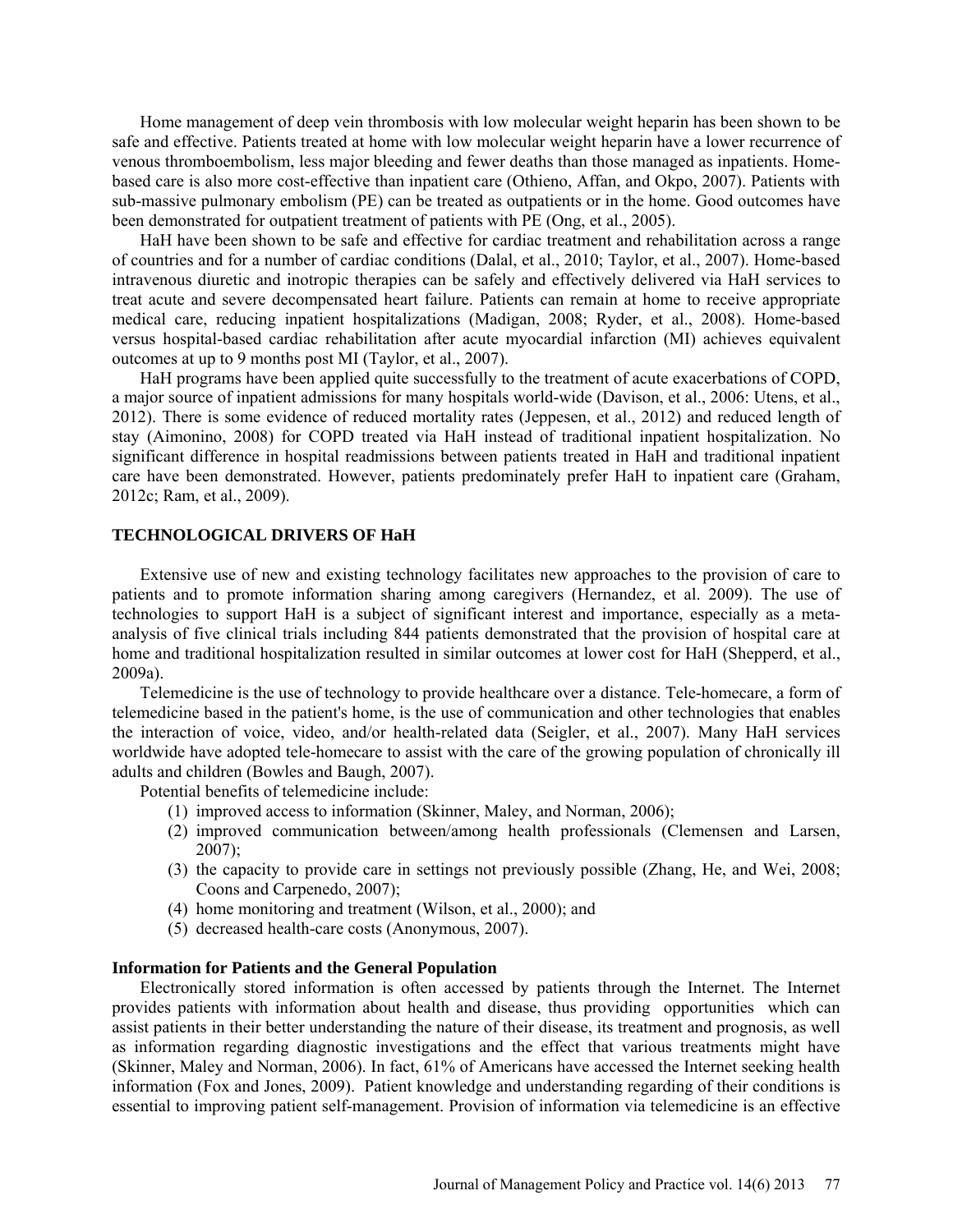strategy for delivery of health education to people from culturally and linguistically diverse backgrounds and for a range of chronic conditions (Gottlieb and Blum, 2006).

### **Improved Communication between Health Professionals**

Communication between health care providers, particularly between community and hospital-based providers, has traditionally been paper-based. Newer technologies are increasingly available to enable patient health records to be more accessible to both providers and patients, and to enable sharing of electronic information among providers. Electronic health records (EHRs) can avoid duplication of expensive and unnecessary investigations, improve clinical decision making, and reduce the time associated with preparation, dissemination, and reading of paper-based communication between providers (Zhang, He, and Wei, 2008).

## **Provision of Care Not Previously Deliverable**

Telemedicine has been shown to enhance service delivery in small, rural communities as an alternative to travel, and to address local deficiencies in specialist care. Mistiaen and Poot (2006) have discussed how advances in communications technology have increased the range of methods and speed by which health-care professionals and patients can communicate, providing faster access to specialist clinical support, convenience, and time savings for patients, improved equity of access to care between and within regions, especially where specialized services are centralized in urban centers.

Telemedicine has also been demonstrated to improve verbal interactions in dermatology, ophthalmology and wound care; i.e. via videoconferencing for diagnosis and treatment (AHQR, 2006). Home-based telemedicine interventions in chronic diseases enhance communication between patients and providers and facilitates closer monitoring of overall health when conducted in settings with specialized equipment and dedicated staff (Artinian, et al., 2007; Green, et al., 2008).

Enhanced video-conferencing networks within health services, desktop video-conferencing using products such as Skype® and WebEx®, and the use of electronic professional networking (e.g. Sharepoint®, Wikis, web logs [Blogs] and chat rooms) may be useful to enhance communication between health professionals, to develop evidence-based policies, protocols and guidelines within organizations, for the remote attendance of the health professional at case conferences, multidisciplinary team meetings, treatment planning sessions and to facilitate electronic consultations between patients and health care providers, often reducing the need for transport and/or accommodation for the patient (Chen, et al., 2006).

Clinical communication has also successfully been enhanced by the use of Email. A trial of email communication between patient and/or care giver and a specialist burn team investigated whether patients could capture suitable clinical images with a digital camera and add the necessary text information to enable a burn team to provide appropriate follow-up care. Participants did not require intensive training or support, low-resolution images were deemed sufficient for clinical diagnosis, and clinical information was generally accurate enough to enable appropriate diagnoses to be made (Johansen, et al., 2004).

The systematic application of technologies such as these to HaH service delivery could address some of the professional isolation and supervision concerns regarding staffing of HaH services. However, before this occurs, rigorous pilot testing and evaluation of these technologies in the HaH setting will be required.

### **Home Monitoring and Treatment**

The miniaturization and simplification of other technologies formerly available only in a hospital also facilitate HaH. Recent advances in home intravenous infusion technologies allow infusions to be delivered in a highly controlled manner with programmable pumps, also known as "smart pumps," which have dose-checking capability, predefined dose limits, bolus delivery options, and the ability to recognize programming errors before medication delivery. Pumps have evolved from large stationary units to tiny portable devices that can even be carried on a belt clip (Wilson and Sullivan, 2004). Ventilator technology has become increasingly portable with some being the size of laptop computers, weighing as little as 5 kilograms (Lewarski and Gay, 2007). Oxygen therapy has evolved from reliance on large bulky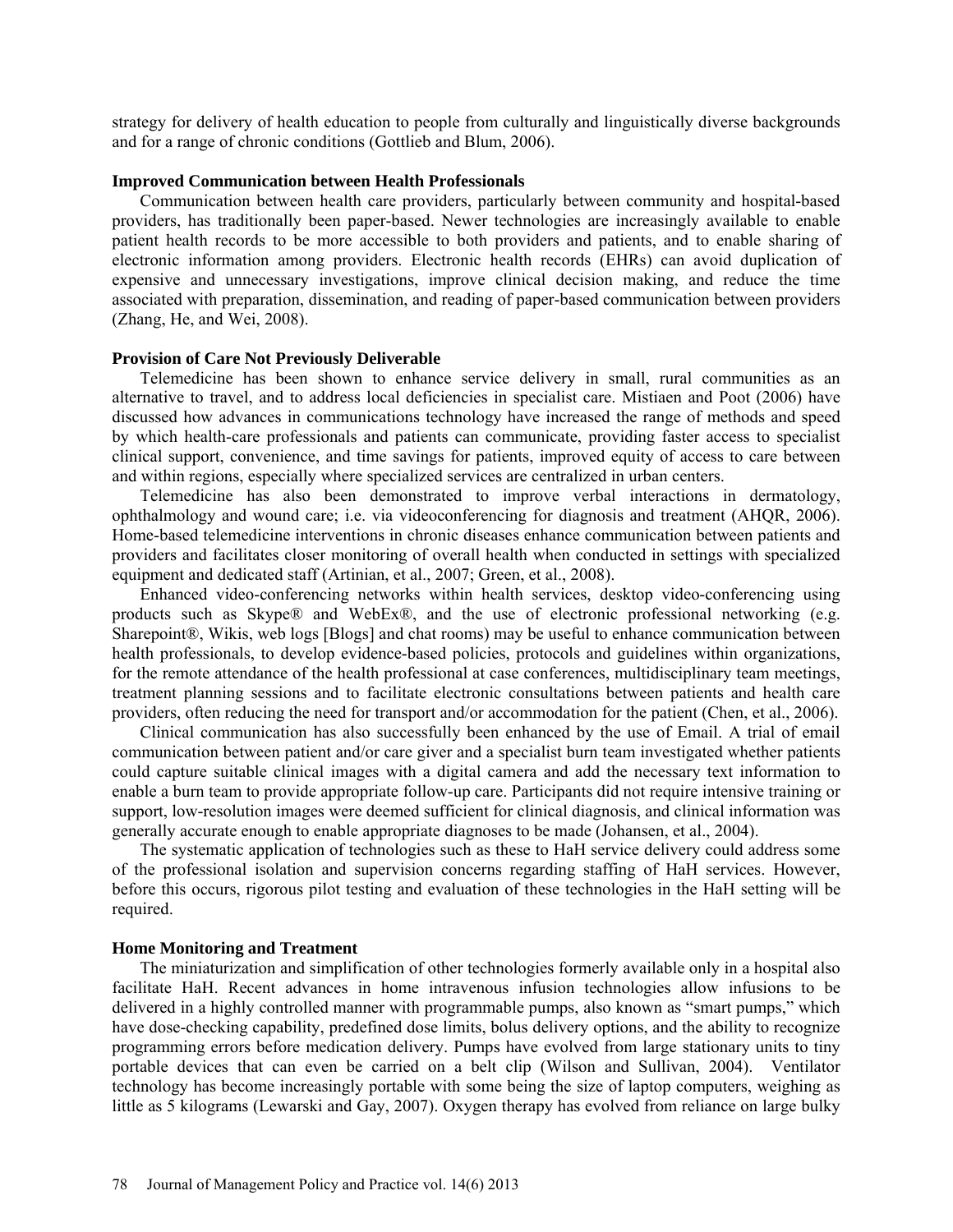cylinders to safer, more compact, lightweight oxygen concentrators, [devices](http://en.wikipedia.org/wiki/Machine) providing [oxygen therapy](http://en.wikipedia.org/wiki/Oxygen_therapy) to a [patients](http://en.wikipedia.org/wiki/Patient) at minimally to substantially higher concentrations than available in ambient air. Most concentrators can run on either DC or AC current (Gallegos and Shigeoka, 2006). Advances in radiology also enable provision of home-based diagnostic services. Simple home-based x-rays are now available and are comparable in quality to traditional hospital x-rays (Bankhead, 2011). Handheld ultrasound devices have been developed, which enable investigations such as echocardiograms and diagnosis of deep vein thrombosis or pleural, peritoneal, or pericardial fluid in HaH (Galasko, [Lahiri,](http://www.ncbi.nlm.nih.gov/pubmed?term=Lahiri%20A%5BAuthor%5D&cauthor=true&cauthor_uid=12749873) and Senior, 2003; Lapostolle, et al., 2006)

Continuous monitoring of patients in certain diagnostic categories, outside hospital environments, has been the subject of a number of studies. Some researchers have found little or no differences in outcomes between HaH and traditional hospitalization (Ho, et al., 2007; Malasanos, 2006; Shepperd, et al., 2008). The application of technologies to the home monitoring and treatment of patients with a wide range of diseases could be applied to the delivery of HaH services, and may improve the quality, safety and efficiency of services. Families rated such services highly and valued the early reunification of the family at home through the use of the technology (Young, et al., 2006). Patient satisfaction has also been shown to be higher with HaH (Shepperd, et al., 2009b), and stress on family members to be lower (Leff, et al., 2008).

Improved care and reduced health services costs associated with delivering care for heart failure via specialist nurse-led telephone calls have been demonstrated. Hospital readmissions, cumulative readmission costs, and length of stay were reduced for patient treated via HaH services (Benatar, et al., 2003). Home-monitoring for heart failure is technologically advanced. It includes the use of peripheral devices for measuring and automatically transmitting electrocardiograms (EKGs), blood pressure, heart rate, medication use, bodyweight and symptoms (Oeff, 2010). Patients whose heart failure was once thought to be too complex to be managed outside the hospital are now being treated via HaH: 75 pounds of fluid were drained from one heart failure patient in a HaH program in 3 weeks (Maguire, 2012).

Clinical trials of specialist nurse-led telephone-based care for provision of HaH care for patients with acute exacerbations of COPD have also been done. HaH patients demonstrated better knowledge of their disease, better self-management and higher patient satisfaction where achieved using this method to augment face-to-face service delivery (Hernandez, et al., 2003).

Home monitoring has been demonstrated to improve the mental and physical needs of the elderly and chronically ill, and assist them to remain out of hospitals and other institutions. This can improve their quality of life, as well as reduce the costs of prolonged stays in hospital care facilities (Gottlieb and Blum, 2006). Home monitoring systems to monitor physiological variables, such as EKGs and blood pressure [\(Bratan, J](http://www.ncbi.nlm.nih.gov/pubmed?term=Bratan%20T%5BAuthor%5D&cauthor=true&cauthor_uid=15747943)ones and Clarke, 2004; Frantz, 2003; Guillén, et al., 2002), and video-links (Autio, et al., 2007) that allow health professionals and relatives to interact more frequently with the elderly are now available.

Trials of the suitability of Internet-based video-phones for use in the homes of families in need of pediatric palliative care services have been undertaken. The technology is a feasible alternative to face-toface service provision, but during the trial several technical problems were encountered, potentially affecting the reliability of the approach (Bensink, et al., 2004). A videophone system was used to link cancer patients undergoing chemotherapy in HaH with care providers in the healthcare facility. An important outcome was an improvement in quality of life due to use of the videophone service (Laila, et al., 2008).

Home dialysis is available for patients with chronic renal failure who are able to self-care, however, there are few reports on the use of telemedicine in dialysis treatment in general, and in home dialysis specifically (Rygh, et al., 2012). This is likely at least partially because the U. S. Centers for Medicare and Medicaid in 2007 re-affirmed its position that dialysis centers were not approved sites for telemedicine (Whitten and Buis, 2008). Whitten and Buis (2008) have demonstrated that patient's confidence and ability to home dialyze can be improved through the use of video-links to supervise the dialysis procedures. Dialysis centers can use telemedicine to monitor patients, observe technique periodically, and provide care to patients in case of complications.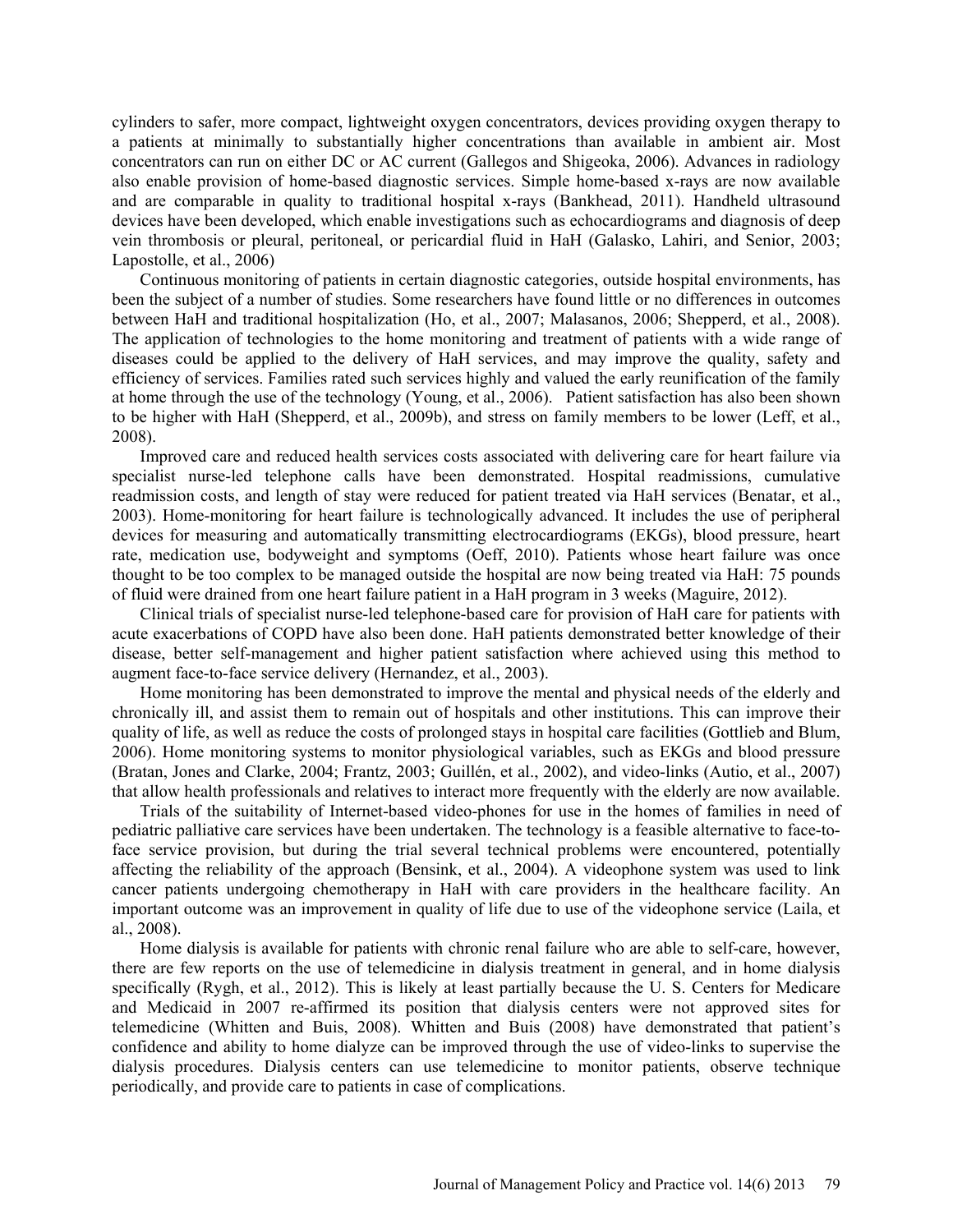Telemedicine and associated technology (telephone, video and internet) have been shown to improve the delivery of HaH care for ulcers (Clemensen and Larsen, 2007) and chronic wounds (Dobke, et al., 2008). They have also been successfully used to monitor patients acutely ill with infections, such as community-acquired pneumonia, skin and soft tissue infections, and urinary tract infections, resulting in better satisfactory outcomes, cost savings and more rapid convalescence of the patient (Eron, et al., 2004a, b; Chambers, et al., 2002).

Several types of specialty care, including dermatology, ophthalmology, wound care, and treatment of infections, have been studied in small clinical trials and appear to allow accurate diagnosis and management through both real-time interactions and "store-and-forward" applications, in which clinical data, including video images, are collected and stored for later review by a clinician (Moreno-Ramirez , et al., 2007).

A systematic review of 40 articles was conducted evaluating telehealth technology where peripheral medical devices were used to deliver home care for adult patients with chronic illnesses. Patients and providers were accepting of the technology and it appears to have positive effects on chronic illness outcomes such as self-management, re-hospitalisations, and length of stay (Bowles and [Baugh,](http://www.ncbi.nlm.nih.gov/pubmed?term=Baugh%20AC%5BAuthor%5D&cauthor=true&cauthor_uid=17224692) 2007).

Significant questions exist about where telemedicine should be used and whether or not its use is supported by high-quality evidence (Hersch, et al., 2007). Early studies (e.g., [Hailey,](http://jtt.rsmjournals.com/search?author1=David+Hailey&sortspec=date&submit=Submit) [Ohinmaa](http://jtt.rsmjournals.com/search?author1=Arto+Ohinmaa&sortspec=date&submit=Submit) and [Roine](http://jtt.rsmjournals.com/search?author1=Risto+Roine&sortspec=date&submit=Submit)  2004; Hersch, et al., 2001) questioned the quality of both study design and sample size. A recent systematic review of 65 studies of home telemonitoring for 4 chronic diseases (pulmonary conditions, diabetes, hypertension, and cardiovascular diseases) suggests that while telemonitoring is a promising patient management approach, further studies are needed to examine its clinical effects and cost effectiveness [\(Paré,](http://jamia.bmj.com/search?author1=Guy+Par%C3%A9&sortspec=date&submit=Submit) [Jaana](http://jamia.bmj.com/search?author1=Mirou+Jaana&sortspec=date&submit=Submit) and [Sicotte,](http://jamia.bmj.com/search?author1=Claude+Sicotte&sortspec=date&submit=Submit) 2007). However, since only a single study since 2008 (Bolton, et al., 2011) was found to express concerns regarding the quality of evidence on which conclusions about telemedicine are based, the debate about evidence quality of studies of telemedicine seem to have been largely resolved.

#### **Reduced Health-Care Costs**

Tele-homecare can contribute to a reduction in healthcare costs (Butcher 2012; Klein, 2011; Shepperd, et al., 2009a). However, to date cost evaluations have predominately involved limited numbers of patients with varying kinds of tele-homecare interventions for a limited number and variety of few chronic illnesses. Further research is indicated to clarify how the best indications for tele-homecare and how its benefits can best be maximized (Bowles and [Baugh,](http://www.ncbi.nlm.nih.gov/pubmed?term=Baugh%20AC%5BAuthor%5D&cauthor=true&cauthor_uid=17224692) 2007).

HaH had been shown to provide significant cost savings over traditional in-patient hospitalization, given the right circumstances. A Swedish study of HaH services provided to infants and children with stable acute illness using mobile video-link units found HaH to be 30% cheaper than conventional hospital care with higher and patient satisfaction. At the conclusion of the Swedish study the program was deemed to be so successful that it became a permanent part of children's care provided at the Karolinska Hospital (Bergius, et al., 2001). More recently, a study of telemedicine in India found that costs of dialysis treatment there could be decreased 90% if telemedicine was employed instead of traditional hemodialysis (Govindarajan, 2012).

The success of the HaH program at Alburquerque, NM-based Presbyterian Healthcare Services has recently been documented, in both the academic literature (Carter, 2012; Cryer, et al., 2013; Foubister, 2011; Kuehn, 2012) and lay press (Graham, 2012c; Landro, 2013). In addition to a 19% cost savings achieved, HaH patients demonstrated comparable or in some cases better, outcomes as similar inpatients and this was in addition to higher patient satisfaction levels. The study found no statistically significant difference in 30-day readmission rates between the two groups. Ninety three percent of patients eligible to do so chose to receive care through the HaH program.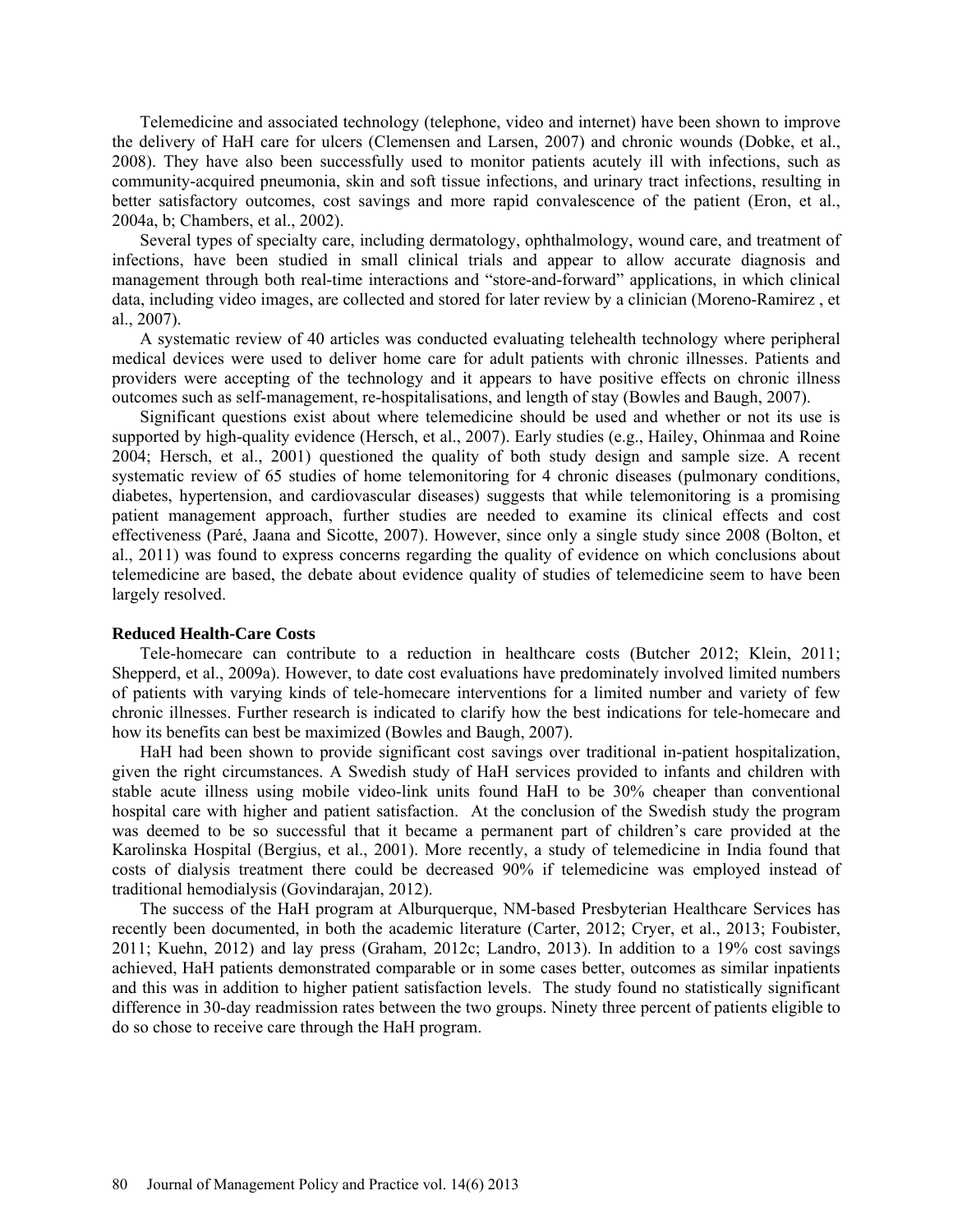### **FUTURE CONSIDERATIONS**

What does the future hold for technology and HaH? It's extremely difficult to predict technological advances and their potential applications, but some possibilities seem likely. The trend toward increased miniaturization should certainly be expected to continue and the results should continue to affect the development of HaH. Nanotechnology has existed in healthcare for years (Feder, 2004), but is still being touted as a potential major platform for healthcare technology development (Prasad, 2012). In fact, despite the catastrophic consequences of the 2008-2009 meltdown of capital markets, the global market for nanomedicine is expected to grow from \$63.8 billion in 2006 to \$130.9 billion in 2016, a compound annual growth rate of 12.5% (BCC Research, 2012). On a somewhat more macro scale, but still looking at technology's size decreasing, an electrical engineering research group at Washington State University – Pullman envisions "a lightweight, simple package caregivers can purchase from Home Depot or Lowe's" that could be used to conduct hospital-level monitoring at home (Otto, 2011, no page). Tablet computers, which are easy to use and completely portable, will help with both technology adoption and use of EHRs (Sandomirsky, 2012), and the trend of decreasing size of computers will almost certainly continue, perhaps eventually even reaching the quantum molecular level (Lambert, nd).

Healthcare data storage "in the cloud" looks promising, especially for larger healthcare organizations (Sharpe, 2012), although certainly hurdles to its adoption do exist. Data storage "in the cloud" would allow institutions to pay for only what they actually use, instead of having to purchase expensive and potentially quickly obsolete systems; it would also make the sharing of EHRs much more feasible (Danios, 2011). However, significant legal hurdles in some countries (e.g., requirements associated with the Health Insurance Portability and Accountability Act [HIPAA] of 1996 in the U.S.) would have to be overcome (Denzell, 2012). Regardless of the legal issues involved, improved data storage and access should help HaH (and other health care institutions) improve patient care as co-ordination of that care becomes more and more important.

An important and growing trend is the use of electronic communication technology for patients. Mobile technology allows patients to access healthcare information easily on the Internet, while mobile applications ("apps") allow the monitoring of personal health conditions such as diabetes via smartphones (Nayyar, 2011). Although few such healthcare apps yet exist, their development is expected to accelerate in the future (Singer, 2011).

#### **CONCLUSIONS**

Internationally, one of the fastest-growing approaches to what has been known for years as "inpatient" care is the provision of acute care to patients in their homes. Acute home care medical models have been accepted in many countries around the world, and their acceptance U.S. is limited, but growing. The increasing pressure in the U.S. to lower health care costs and improve the quality of medical care could lead to the widespread acceptance of such programs in the U. S. as the model become better understood, provided that an appropriate reimbursement system can be developed.

That technology has been and will continue to be an important driver of developments in healthcare generally and HaH in particularly seems indisputable. Will HaH be a panacea which "cures" the problem of consistent increases in the percentage healthcare costs represent in U.S. GDP? Certainly not! Is the more widespread adoption of the HaH model something which can affect the magnitude of the increase in costs attributable to hospitals in the U.S.? Almost certainly yes! Under the condition that the HaH model is limited to patients whose medical conditions are such that appropriate care can be delivered safely, effectively, and at less costs than traditional in-patient care, the more widespread adoption of this model of care delivery in the U.S. is indicated.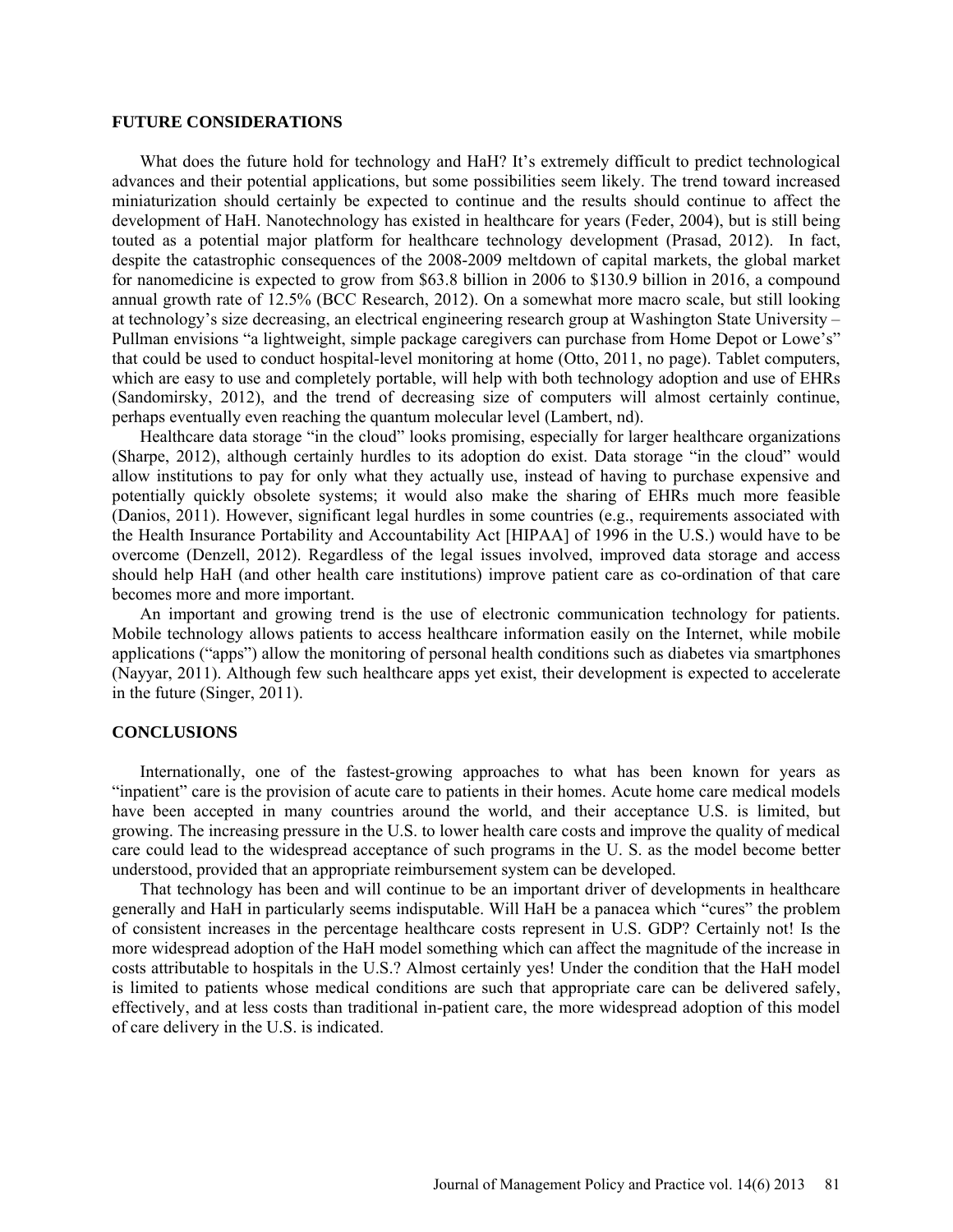## **REFERENCES**

Adler, M.W., [Waller,](http://www.ncbi.nlm.nih.gov/sites/entrez?cmd=search&db=PubMed&term=%20Waller%2BJJ%5bauth%5d) J. J. [Day,](http://www.ncbi.nlm.nih.gov/sites/entrez?cmd=search&db=PubMed&term=%20Day%2BI%5bauth%5d) I., [King,](http://www.ncbi.nlm.nih.gov/sites/entrez?cmd=search&db=PubMed&term=%20King%2BC%5bauth%5d) C. & [Thorne,](http://www.ncbi.nlm.nih.gov/sites/entrez?cmd=search&db=PubMed&term=%20Thorne%2BSC%5bauth%5d) S.C. (1977). Randomized Controlled Trial of Early Discharge for Inguinal Hernia and Varicose Veins. *Annals of the Royal College of Surgeons of England*, 59, (3), 251–254.

AHQR (2006). Telemedicine for the Medicare Population—Update. *Agency for Healthcare Research and Quality*. Retrieved June 25, 2012 from [http://www.ahrq.gov/clinic/tp/ telemeduptp.htm#Report](http://www.ahrq.gov/clinic/tp/%20telemeduptp.htm#Report)

Aimonino, R.N., [Tibaldi,](http://www.ncbi.nlm.nih.gov/pubmed?term=Tibaldi%20V%5BAuthor%5D&cauthor=true&cauthor_uid=18179503) V., [Leff,](http://www.ncbi.nlm.nih.gov/pubmed?term=Leff%20B%5BAuthor%5D&cauthor=true&cauthor_uid=18179503) B., [Scarafiotti,](http://www.ncbi.nlm.nih.gov/pubmed?term=Scarafiotti%20C%5BAuthor%5D&cauthor=true&cauthor_uid=18179503) C., [Marinello,](http://www.ncbi.nlm.nih.gov/pubmed?term=Marinello%20R%5BAuthor%5D&cauthor=true&cauthor_uid=18179503) R., [Zanocchi,](http://www.ncbi.nlm.nih.gov/pubmed?term=Zanocchi%20M%5BAuthor%5D&cauthor=true&cauthor_uid=18179503) M. & [Molaschi,](http://www.ncbi.nlm.nih.gov/pubmed?term=Molaschi%20M%5BAuthor%5D&cauthor=true&cauthor_uid=18179503) M. (2008), Substitutive 'Hospital at Home' Versus Inpatient Care for Elderly Patients with Exacerbations of Chronic Obstructive Pulmonary Disease: A Prospective Randomized, Controlled Trial. *Journal of the American Geriatrics Society*, 56, (3), 493-500.

Anonymous (2007). Telehealth Helps Hospital Cut Readmissions by 75%. *Healthcare Benchmarks Quarterly*, 14, (8), 92-94.

Artinian, N.T., [Flack,](http://www.ncbi.nlm.nih.gov/pubmed?term=Flack%20JM%5BAuthor%5D&cauthor=true&cauthor_uid=17846552) J.M., [Nordstrom,](http://www.ncbi.nlm.nih.gov/pubmed?term=Nordstrom%20CK%5BAuthor%5D&cauthor=true&cauthor_uid=17846552) C.K., [Hockman,](http://www.ncbi.nlm.nih.gov/pubmed?term=Hockman%20EM%5BAuthor%5D&cauthor=true&cauthor_uid=17846552) E.M., [Washington,](http://www.ncbi.nlm.nih.gov/pubmed?term=Washington%20OG%5BAuthor%5D&cauthor=true&cauthor_uid=17846552) O.G., [Jen,](http://www.ncbi.nlm.nih.gov/pubmed?term=Jen%20KL%5BAuthor%5D&cauthor=true&cauthor_uid=17846552) K.C. & [Fathy, M.](http://www.ncbi.nlm.nih.gov/pubmed?term=Fathy%20M%5BAuthor%5D&cauthor=true&cauthor_uid=17846552)  (2007). Effects of Nurse-Managed Telemonitoring on Blood Pressure at 12-Month Follow-Up among Urban African Americans. *Nursing Research*, 56, (5), 312-322.

Askim, T., Rohweder, G., Lydersen, S. & Indredavik, B. (2004). Evaluation of an Extended Stroke Unit Service with Early Supported Discharge for Patients Living in a Rural Community: A Randomized Controlled Trial. *Clinical Rehabilitation*, 18, (3), 238-248.

Autio, T., Väyrynen, S., Kynsilehto, M., Pietiläinen, H., Lonkila, P. & Saaranen, P. (2007). Implementation of Video-telephone in Health Care Setting. Paper presented at Ergonomics for a Future, NES 2007, Lysekil, Sweden. Retrieved June 23, 2012 from [http://www.nordiskergonomi.org/nes2007/](http://www.nordiskergonomi.org/nes2007/%20CD_NES_2007/papers/A13_Autio.pdf)  [CD\\_NES\\_2007/papers/A13\\_Autio.pdf.](http://www.nordiskergonomi.org/nes2007/%20CD_NES_2007/papers/A13_Autio.pdf)

Bagust, A., [Haycox,](http://adc.bmj.com/search?author1=A+Haycox&sortspec=date&submit=Submit) A. [Sartain,](http://adc.bmj.com/search?author1=S+A+Sartain&sortspec=date&submit=Submit) S.A., [Maxwell,](http://adc.bmj.com/search?author1=M+J+Maxwell&sortspec=date&submit=Submit) M.J. & Todd, P. (2002. Economic Evaluation of an Acute Paediatric Hospital at Home Clinical Trial. *Archives of Disease in Childhood*, 87, (6), 489-492.

Bazzoli, G.J., Brewster, L.R., May, J.H., & Kuo, S. (2006). The Transition from Excess Capacity to Strained Capacity in U.S. Hospitals. *Milbank Quarterly*. 84, (2), 273-304

Bankhead, C. (2011). Home X-rays Match Hospital Quality. *MedpageToday*. Retrieved July 2, 2012 from<http://www.medpagetoday.com/Geriatrics/GeneralGeriatrics> /27991

Benatar, D., Bondmass, M., Ghitelman, J. & Avitall, B. (2003). Outcomes of Chronic Heart Failure. *Archives of Internal Medicine*, 163, (3), 347-352**.**

BCC Research (2012). Nanotechnology in Medical Applications: The Global Market. *PR Newswire*. Retrieved June 25, 2012 from http://www.prnewswire.com/news-releases/nanotechnology-in-medicalapplications-the-global-market-137803583.html

Bensink, M., [Armfield,](http://www.ncbi.nlm.nih.gov/pubmed?term=Armfield%20N%5BAuthor%5D&cauthor=true&cauthor_uid=15603596) N., [Russell,](http://www.ncbi.nlm.nih.gov/pubmed?term=Russell%20TG%5BAuthor%5D&cauthor=true&cauthor_uid=15603596) T.G., [Irving,](http://www.ncbi.nlm.nih.gov/pubmed?term=Irving%20H%5BAuthor%5D&cauthor=true&cauthor_uid=15603596) H. & [Wootton,](http://www.ncbi.nlm.nih.gov/pubmed?term=Wootton%20R%5BAuthor%5D&cauthor=true&cauthor_uid=15603596) R. (2004). Paediatric Palliative Home Care with Internet-Based Video-phones. *Journal of Telemedicine and Telecare*, 10, supplement 1, s10 s13.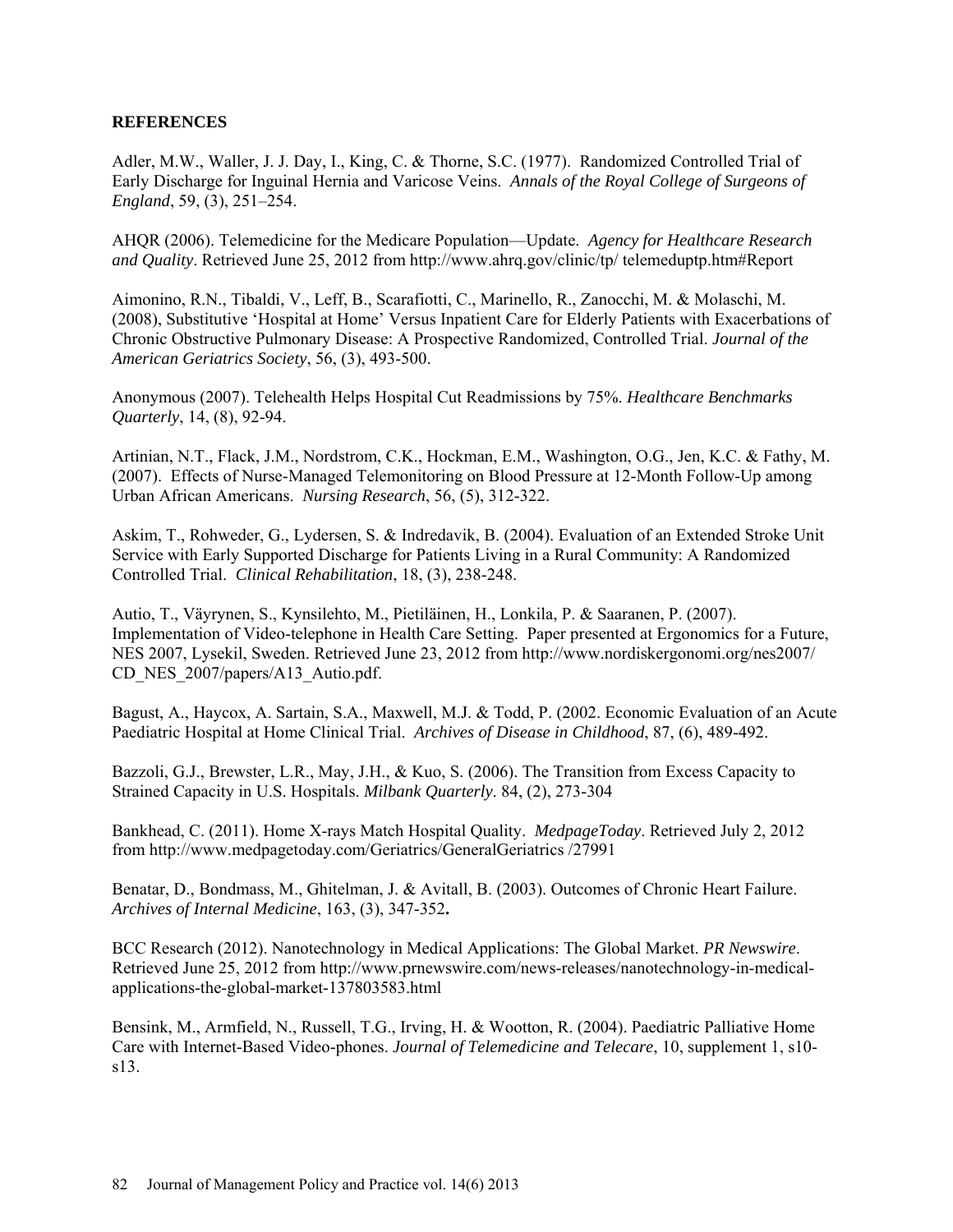Bergius, H., [Eng,](http://www.ncbi.nlm.nih.gov/pubmed?term=Eng%20A%5BAuthor%5D&cauthor=true&cauthor_uid=11576483) A., [Fagerberg,](http://www.ncbi.nlm.nih.gov/pubmed?term=Fagerberg%20M%5BAuthor%5D&cauthor=true&cauthor_uid=11576483) M., [Gut,](http://www.ncbi.nlm.nih.gov/pubmed?term=Gut%20T%5BAuthor%5D&cauthor=true&cauthor_uid=11576483) T., [Jacobsson,](http://www.ncbi.nlm.nih.gov/pubmed?term=Jacobsson%20U%5BAuthor%5D&cauthor=true&cauthor_uid=11576483) U., [Lundell,](http://www.ncbi.nlm.nih.gov/pubmed?term=Lundell%20B%5BAuthor%5D&cauthor=true&cauthor_uid=11576483) B., [Palmquist,](http://www.ncbi.nlm.nih.gov/pubmed?term=Palmquist%20Y%5BAuthor%5D&cauthor=true&cauthor_uid=11576483) Y. & [Rylander,](http://www.ncbi.nlm.nih.gov/pubmed?term=Rylander%20E%5BAuthor%5D&cauthor=true&cauthor_uid=11576483) E. (2001). Hospital-managed Advanced Care of Children in their Homes. *Journal of Telemedicine and Telecare*, 7, Supplement 1, s32-s34.

Bolton, C.E., Waters, C.S., Peirce, S. & Elwyn, G. (2011). Insufficient Evidence of Benefit: A Systematic Review of Home Telemonitoring for COPD. *Journal of Evaluation in Clinical Practice*, 17, (6), 1216– 1222.

Booth, J., [Roberts,](http://www.ncbi.nlm.nih.gov/sites/entrez?cmd=search&db=PubMed&term=%20Roberts%2BJA%5bauth%5d) J.A., [Flather,](http://www.ncbi.nlm.nih.gov/sites/entrez?cmd=search&db=PubMed&term=%20Flather%2BM%5bauth%5d) M., [Lamping,](http://www.ncbi.nlm.nih.gov/sites/entrez?cmd=search&db=PubMed&term=%20Lamping%2BDL%5bauth%5d) D.L., [Mister,](http://www.ncbi.nlm.nih.gov/sites/entrez?cmd=search&db=PubMed&term=%20Mister%2BR%5bauth%5d) R., [Abdalla,](http://www.ncbi.nlm.nih.gov/sites/entrez?cmd=search&db=PubMed&term=%20Abdalla%2BM%5bauth%5d) M., [Goodman,](http://www.ncbi.nlm.nih.gov/sites/entrez?cmd=search&db=PubMed&term=%20Goodman%2BH%5bauth%5d) H., [Peters,](http://www.ncbi.nlm.nih.gov/sites/entrez?cmd=search&db=PubMed&term=%20Peters%2BE%5bauth%5d) E. & Pepper, J. (2004). A Trial of Early Discharge with Homecare Compared to Conventional Hospital Care for Patients Undergoing Coronary Artery Bypass Grafting. *Heart*, 90, (11), 1344-1345.

Bowles, K. & Baugh, A.C. (2007). Applying Research Evidence to Optimize Telehomecare. *Journal of Cardiovascular Nursing*, 22, (1), 5-15.

[Bratan, T.](http://www.ncbi.nlm.nih.gov/pubmed?term=Bratan%20T%5BAuthor%5D&cauthor=true&cauthor_uid=15747943), Jones, R. & Clarke, M. (2004). A New Monitoring Service for Long Term Residential Care. *[Studies in Health Technology and Informatics](http://www.ncbi.nlm.nih.gov/pubmed/15747943)*, 103, 374-380.

Butcher, L. (2012). The Triple Aim on Steroids. *Hospitals & Health Networks*. Retrieved June 11, 2012 from http://www.hhnmag.com/hhnmag\_app/jsp/articledisplay.jsp?dcrpath=HHNMAG/Article/data/ [03MAR2012/0312HHN\\_Inbox\\_hospitalathome&domain=HHNMAG](http://www.hhnmag.com/hhnmag_app/jsp/articledisplay.jsp?dcrpath=HHNMAG/Article/data/%2003MAR2012/0312HHN_Inbox_hospitalathome&domain=HHNMAG)

Caplan G.A., Coconis, J., Board, N., Sayers, A. & Woods, J. (2006). Does Home Treatment Affect Delirium? A Randomized Controlled Trial of Rehabilitation of Elderly and Care at Home or Usual Treatment (The REACH-OUT Trial). *Age and Ageing*, 35, (1), 53-60.

Carter, D. (2012). A 'Hospital at Home' Program Shows Good Outcomes. *American Journal of Nursing*, 112 (9), 18.

Chambers, S., Gallagher, K., Metcalf, S. & Pithie, A. (2002). Home Intravenous Antimicrobial Service - Twelve Months Experience in Christchurch. *New Zealand Medical Journal*, 115, (1153), 216-218.

Chen, H., Su, M., Shyu, F., Luh, J., Hwang, S., Su, S., Chen, S & Lai, J. (2006). Mobile Hospital: Healthcare for Anybody at Anytime and Anywhere. *Journal on Information Technology in Healthcare*, 4, (2), 111-120.

Cheng, J., Montalto, M. & Leff, B. (2009). Hospital at Home. *Clinical Geriatric Medicine*, 25, (1), 79-91.

Chevillotte, [J. \(](http://www.google.com/url?sa=t&rct=j&q=%E2%80%9Chome%20care%20services%E2%80%9D%20%22revue%20de%20l)2008). Home Care Services, an Alternative Mode of Hospitalization. *Revue de l'infirmière*, 140, May, 14-15, 1293-8505.

Clemensen, J. & Larsen, S.B. (2007). Cooperation versus Coordination: Using Real-Time Telemedicine for Treatment at Home of Diabetic Foot Ulcers. *Journal of Telemedicine and Telecare*, 13, Supplement 3, s32-s35.

Coons, C.A. & Carpenedo, D.J. (2007). Research on Telehealth in Home Care: Adoption and Models of Care. *Home Healthcare Nurse*, 25, (7), 477-481**.** 

Cryer, L., Shannon, S.B., Van Amsterdam, M. & Leff, B. (2013). Costs for 'Hospital at Home' Patients Were 19 Percent Lower, with Equal or Better Outcomes Compared to Similar Inpatients. *Health Affairs*, 32 (3), 1237-1243.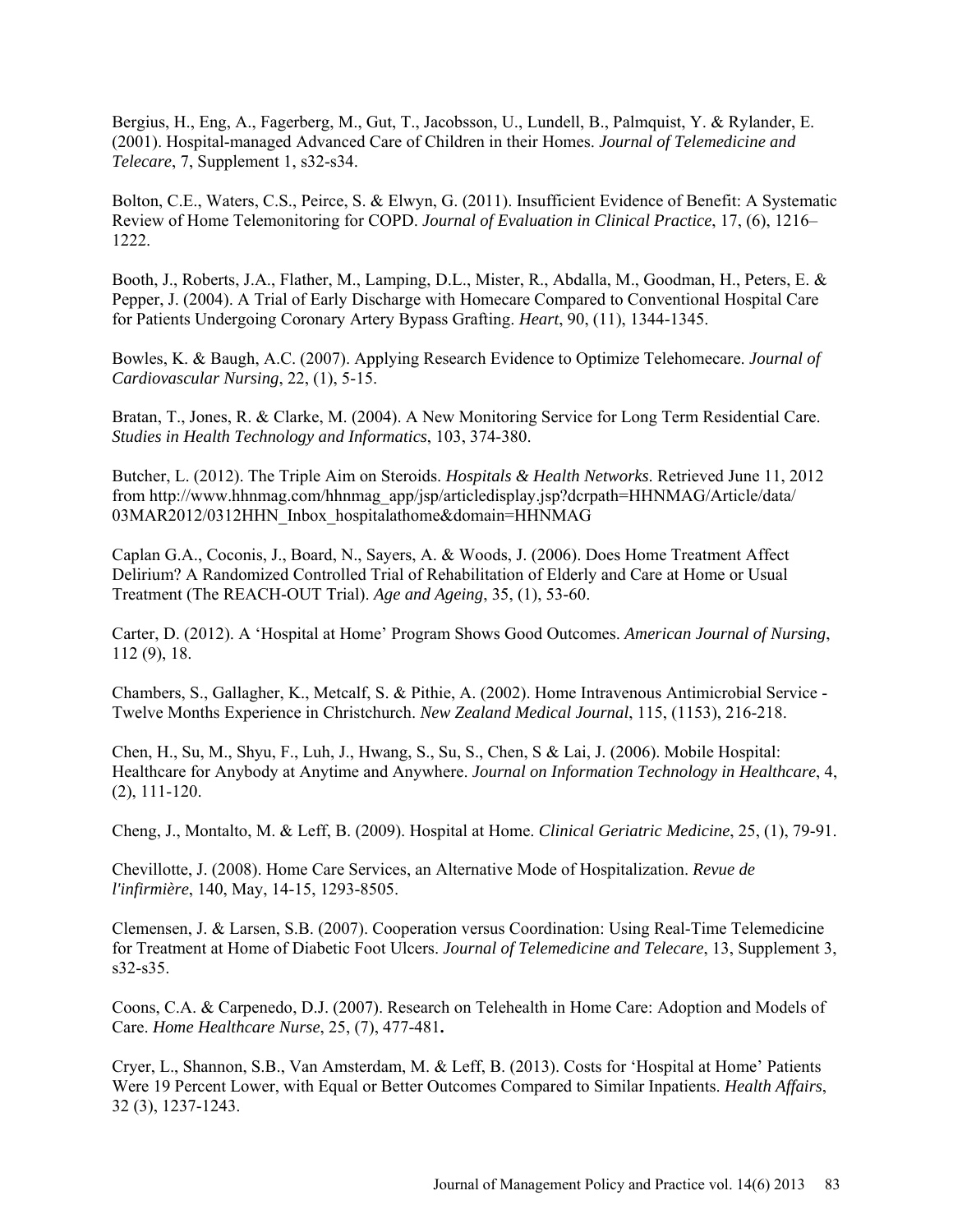Dalal, H.M., Zawada, A., Jolly, K., Moxham, T. & Taylor, R.S. (2010). Home Based versus Centre Based Cardiac Rehabilitation: Cochrane Systematic Review And Meta-Analysis. *British Medical Journal*. Retrieved June 30, 2012 from<http://www.ncbi.nlm.nih.gov/pmc/articles/PMC2808470/pdf/> bmj.b5631.pdf.

Danios, D. (2011). Clinical Transformation: The Cloud Will Revolutionize Sharing Patient Medical Image Data. *Accenture*. Retrieved June 24, 2012 from [http://www.accenture.com/](http://www.accenture.com/%20SiteCollectionDocuments/PDF/%20Accenture_Clinical_Transformation_Cloud__Medical_Image_Data.pdf#zoom=50)  [SiteCollectionDocuments/PDF/](http://www.accenture.com/%20SiteCollectionDocuments/PDF/%20Accenture_Clinical_Transformation_Cloud__Medical_Image_Data.pdf#zoom=50)  Accenture Clinical Transformation Cloud Medical Image Data.pdf#zoom=50

Davison, A., [Monaghan,](http://crd.sagepub.com/search?author1=M+Monaghan&sortspec=date&submit=Submit) M., [Brown,](http://crd.sagepub.com/search?author1=D+Brown&sortspec=date&submit=Submit) D., [Eraut,](http://crd.sagepub.com/search?author1=C+D+Eraut&sortspec=date&submit=Submit) C.D., [O'Brien,](http://crd.sagepub.com/search?author1=A+O) A. , [Paul,](http://crd.sagepub.com/search?author1=K+Paul&sortspec=date&submit=Submit) K., [Townsend,](http://crd.sagepub.com/search?author1=J+Townsend&sortspec=date&submit=Submit) J., [Elston,](http://crd.sagepub.com/search?author1=C+Elston&sortspec=date&submit=Submit) C., [Ward,](http://crd.sagepub.com/search?author1=L+Ward&sortspec=date&submit=Submit) L., [Steeples,](http://crd.sagepub.com/search?author1=S+Steeples&sortspec=date&submit=Submit) S. & Cubit, L. (2006). Hospital at Home for Chronic Obstructive Pulmonary Disease: An Integrated Hospital and Community Based Generic Intermediate Care Service for Prevention and Early Discharge. *Chronic Respiratory Disease*, 3, (4), 181-185.

Denzell, E. (2012). Telemedicine Technology Propels Diabetic Foot Care. *Lower Extremity Review*. Retrieved July 2, 2012 from<http://www.lowerextremityreview.com/> article/telemedicine-technologypropels-diabetic-foot-care.

Dobke, M.K., [Bhavsar,](http://www.ncbi.nlm.nih.gov/pubmed?term=Bhavsar%20D%5BAuthor%5D&cauthor=true&cauthor_uid=18570547) D., [Gosman,](http://www.ncbi.nlm.nih.gov/pubmed?term=Gosman%20A%5BAuthor%5D&cauthor=true&cauthor_uid=18570547) A., [De Neve,](http://www.ncbi.nlm.nih.gov/pubmed?term=De%20Neve%20J%5BAuthor%5D&cauthor=true&cauthor_uid=18570547) J. & [De Neve, B. \(](http://www.ncbi.nlm.nih.gov/pubmed?term=De%20Neve%20B%5BAuthor%5D&cauthor=true&cauthor_uid=18570547)2008). Pilot Trial of Telemedicine as a Decision Aid for Patients with Chronic Wounds. *Telemedicine and e-Health*, 14, (3), 245-249.

Dollard, K. & Dunn, S.V. (2004). Development and Evaluation of an Innovative Community-Based PEG Support Service. *Gastroenterology Nursing*, 27, (4), 156-162.

Duke, M. & Street, A. (2003). Hospital in the Home: Construction of the Nursing Role – a Literature Review. *Journal of Clinical Nursing*, 12, (6), 852-859.

Eron, L., King, P., [Marineau,](http://www.ncbi.nlm.nih.gov/pubmed?term=Marineau%20M%5BAuthor%5D&cauthor=true&cauthor_uid=15570714) M. & [Yonehara,](http://www.ncbi.nlm.nih.gov/pubmed?term=Yonehara%20C%5BAuthor%5D&cauthor=true&cauthor_uid=15570714) C. (2004a). Treating Acute Infections by Telemedicine in the Home. *Clinical Infectious Diseases*, 39, (8), 1175-1181.

Eron, L., [Marineau,](http://www.ncbi.nlm.nih.gov/pubmed?term=Marineau%20M%5BAuthor%5D&cauthor=true&cauthor_uid=15570714) M., [Baclig,](http://www.ncbi.nlm.nih.gov/pubmed?term=Baclig%20E%5BAuthor%5D&cauthor=true&cauthor_uid=15570714) E., [Yonehara,](http://www.ncbi.nlm.nih.gov/pubmed?term=Yonehara%20C%5BAuthor%5D&cauthor=true&cauthor_uid=15570714) C. & King, P. (2004b). The Virtual Hospital: Treating Acute Infections in the Home by Telemedicine. *Hawaii Medical Journal*, 63, (10), 291-293.

Esposito, S., Leone, S., Noviello, S., Fiore, M., Ianniello, F., Felaco, F.M., Romagnoli, F. & Sarli, E. (2008). Foot Infections in Diabetes (DFIS) in the Outpatient Setting: An Italian Multicentre Observational Survey. *Diabetes Medicine*, 25, (8), 979-984.

Evans, E. (2012). Hospitals Could See More Vacancies as Demand for Outpatient Care Grows and Financial Pressure Builds to Curb Inpatient Admissions. *Healthcare Business News*. Retrieved April 25, 2013 from http://www.modernhealthcare.com/article/20120324/MAGAZINE/303249963

Feder, B.J. (2004). Doctors Use Nanotechnology to Improve Health Care. *New York Times - Technology*, November 1. Retrieved June 25, 2012 from<http://www.nytimes.com/2004/11/01/technology/> 01nano.html.

Foubister, V. (2011). Quality Matters: Hospital at Home Program in New Mexico Improves Care Quality and Patient Satisfaction While Reducing Costs. *The Commonwealth Fund Newsletter*, August/September 2011. Retrieved 3/21 13 from [http://www.commonwealthfund.org/ NewslettersQuality-Matters/](http://www.commonwealthfund.org/%20NewslettersQuality-Matters/%202011/August-September-2011/Case-Study.aspx)  [2011/August-September-2011/Case-Study.aspx](http://www.commonwealthfund.org/%20NewslettersQuality-Matters/%202011/August-September-2011/Case-Study.aspx)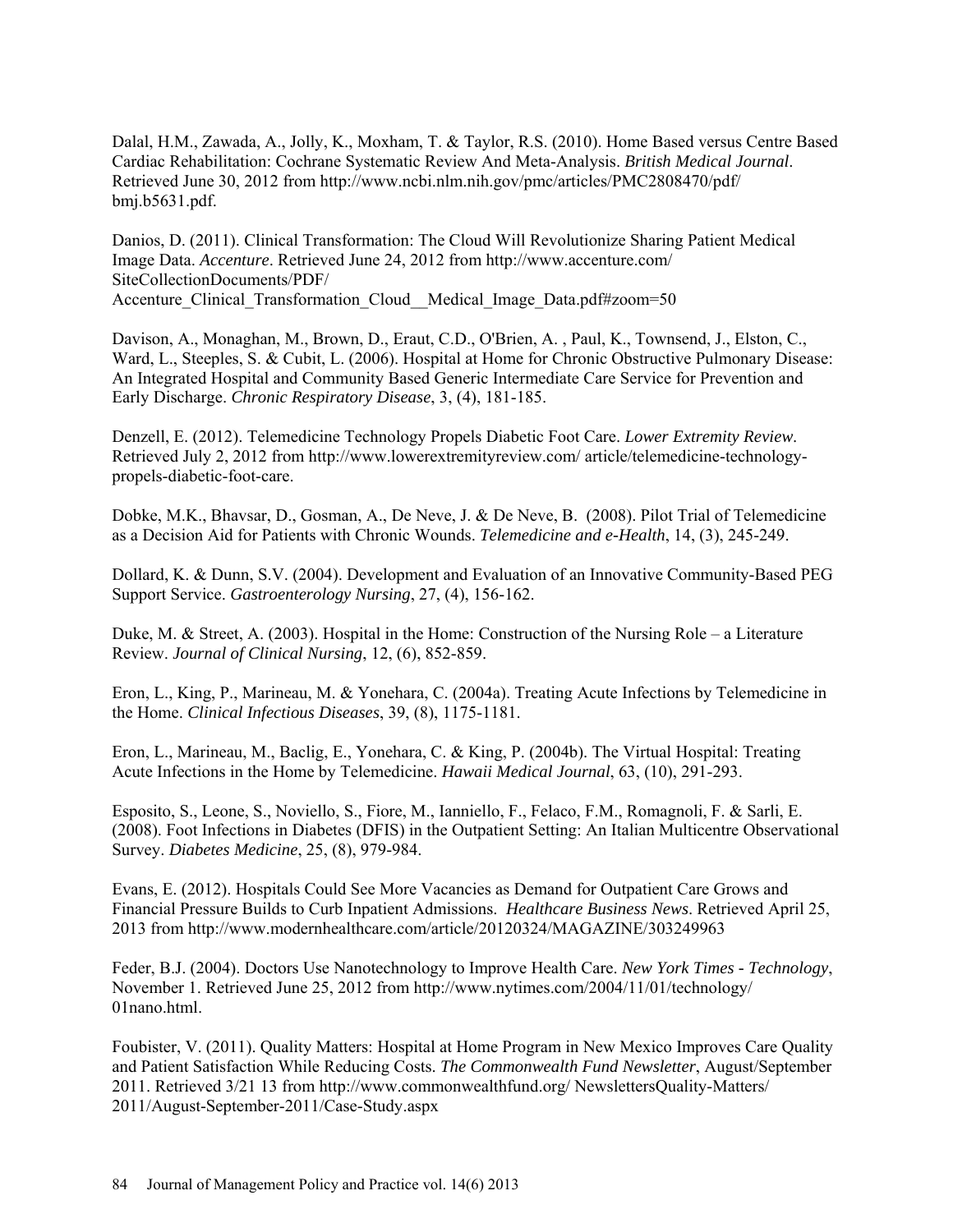Fox, S., & Jones, S. (2009). *The Social life of Internet Users*. Washington, DC: Pew Internet & American Life Project.

[Frantz, K.](http://www.ncbi.nlm.nih.gov/pubmed?term=Frantz%20AK%5BAuthor%5D&cauthor=true&cauthor_uid=12819459) (2003). Current Issues Related to Home Monitoring. *AACN Clinical Issues*, 14, (2), 232-239.

Galasko G.I.W., [Lahiri,](http://www.ncbi.nlm.nih.gov/pubmed?term=Lahiri%20A%5BAuthor%5D&cauthor=true&cauthor_uid=12749873) A. & Senior, R. (2003). Portable Echocardiography: An Innovative Tool in Screening for Cardiac Abnormalities in the Community. *European Journal of Echocardiography*, 4, (2), 119-127.

Gallegos, L.C. & Shigeoka. J.W. (2006). Novel Oxygen-Concentrator-Based Equipment: Take a Test Drive First! *Respiratory Care*, 51, (1), 25-28.

Genoud, C.C. & [Weller,](http://www.ncbi.nlm.nih.gov/pubmed?term=Weller%20J%5BAuthor%5D&cauthor=true&cauthor_uid=18548939) J.J. (2008). Protocol for the Evaluation and Treatment of Chronic Wounds in the Home Care Setting. *Praxis*, 97, (6), 317-321.

Gottlieb, S. & Blum, K. (2006). Coordinated Care, Telemonitoring and the Therapeutic Relationship. *Disease Management and Health Outcomes*, 14, (3), 29-31.

Govindarajan, V. (2012). Telemedicine Can Cut Health Care Costs by 90%. *Harvard Business Review Network Blog*. Retrieved June 17, 2012 from [http://blogs.hbr.org/cs/2012/0](http://blogs.hbr.org/cs/2012/)4/ how telemedicine saves lives a.html

Graham, J. (2012a). Hospital-At-Home Programs for Intensive-Care Patients Spread. *Kaiser Health News*. Retrieved June 22, 2012 from http://www.usatoday.com/news/health/story/2012-05-29/home-hospital-care/55268518/1

Graham, J. (2012b). Hospitals Make House Calls. *USA Today*, June 3, A17.

Graham, J. (2012c). Some Patients Can Choose To Be Hospitalized At Home. *Kaiser Health* News. Retrieved March 21, 203 from [http://www.kaiserhealthnews.org/Stories/2012/May/30/Graham-Hospital-](http://www.kaiserhealthnews.org/Stories/2012/May/30/Graham-Hospital-At-Home.aspx)[At-Home.aspx.](http://www.kaiserhealthnews.org/Stories/2012/May/30/Graham-Hospital-At-Home.aspx)

Green, B., Cook, A.J., [Ralston,](http://www.ncbi.nlm.nih.gov/pubmed?term=Ralston%20JD%5BAuthor%5D&cauthor=true&cauthor_uid=18577730) J.D., [Fishman,](http://www.ncbi.nlm.nih.gov/pubmed?term=Fishman%20PA%5BAuthor%5D&cauthor=true&cauthor_uid=18577730) P.A., [Catz,](http://www.ncbi.nlm.nih.gov/pubmed?term=Catz%20SL%5BAuthor%5D&cauthor=true&cauthor_uid=18577730) S.L., [Carlson,](http://www.ncbi.nlm.nih.gov/pubmed?term=Carlson%20J%5BAuthor%5D&cauthor=true&cauthor_uid=18577730) J., [Carrell,](http://www.ncbi.nlm.nih.gov/pubmed?term=Carrell%20D%5BAuthor%5D&cauthor=true&cauthor_uid=18577730) D., [Tyll,](http://www.ncbi.nlm.nih.gov/pubmed?term=Tyll%20L%5BAuthor%5D&cauthor=true&cauthor_uid=18577730) L., [Larson,](http://www.ncbi.nlm.nih.gov/pubmed?term=Larson%20EB%5BAuthor%5D&cauthor=true&cauthor_uid=18577730) E.B. & Thompson, R.S. (2008). Effectiveness of Home Blood Pressure Monitoring, Web Communication, and Pharmacist Care on Hypertension Control: A Randomized Controlled Trial. *Journal of the American Medical Association*, 299, (24), 2857-2867.

[Guillén, S.](http://www.ncbi.nlm.nih.gov/pubmed?term=Guill%C3%A9n%20S%5BAuthor%5D&cauthor=true&cauthor_uid=12542238), [Arredondo,](http://www.ncbi.nlm.nih.gov/pubmed?term=Arredondo%20MT%5BAuthor%5D&cauthor=true&cauthor_uid=12542238) M.T., [Traver,](http://www.ncbi.nlm.nih.gov/pubmed?term=Traver%20V%5BAuthor%5D&cauthor=true&cauthor_uid=12542238) V., [García,](http://www.ncbi.nlm.nih.gov/pubmed?term=Garc%C3%ADa%20JM%5BAuthor%5D&cauthor=true&cauthor_uid=12542238) J.M. & [Fernández,](http://www.ncbi.nlm.nih.gov/pubmed?term=Fern%C3%A1ndez%20C%5BAuthor%5D&cauthor=true&cauthor_uid=12542238) C. (2002). Multimedia Telehomecare System Using Standard TV Set. *IEEE Transactions on Biomedical Engineering*, 49, (12), 1431-1437.

[Hailey,](http://jtt.rsmjournals.com/search?author1=David+Hailey&sortspec=date&submit=Submit) D., [Ohinmaa,](http://jtt.rsmjournals.com/search?author1=Arto+Ohinmaa&sortspec=date&submit=Submit) A. & [Roine,](http://jtt.rsmjournals.com/search?author1=Risto+Roine&sortspec=date&submit=Submit) R. (2004). Study Quality and Evidence of Benefit in Recent Assessments of Telemedicine. *Journal of Telemedicine and Telehealth*, 10, (6), 318-324.

[Harris,](http://jhsrp.rsmjournals.com/search?author1=Roger+Harris&sortspec=date&submit=Submit) R., [Ashton,](http://jhsrp.rsmjournals.com/search?author1=Toni+Ashton&sortspec=date&submit=Submit) T., [Broad,](http://jhsrp.rsmjournals.com/search?author1=Joanna+Broad&sortspec=date&submit=Submit) J., [Connolly,](http://jhsrp.rsmjournals.com/search?author1=Gary+Connolly&sortspec=date&submit=Submit) G. & [Richmond,](http://jhsrp.rsmjournals.com/search?author1=David+Richmond&sortspec=date&submit=Submit) D. (2005). The Effectiveness, Acceptability and Costs of a Hospital-At-Home Service Compared with Acute Hospital Care. *Journal of Health Services and Research Policy*, 10, (3), 158-166.

Hensher, M. (1999). Better Out than In? Alternatives to Acute Hospital Care. *British Medical Journal*, 319, (7214), 1127-1130.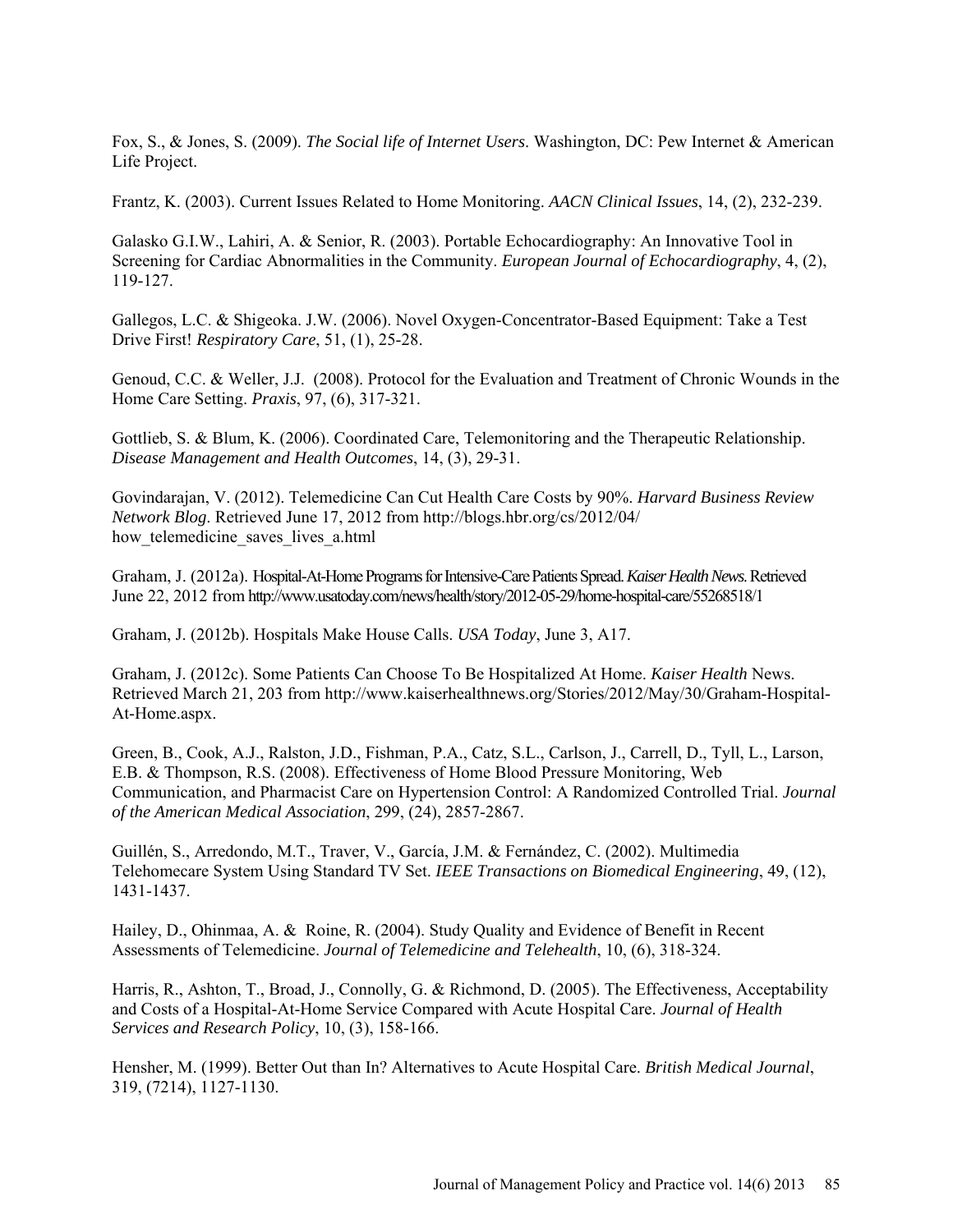Hernandez, C., [Casas,](http://www.ncbi.nlm.nih.gov/pubmed?term=Casas%20A%5BAuthor%5D&cauthor=true&cauthor_uid=12570110) A., [Escarrabill,](http://www.ncbi.nlm.nih.gov/pubmed?term=Escarrabill%20J%5BAuthor%5D&cauthor=true&cauthor_uid=12570110) J., [Alonso,](http://www.ncbi.nlm.nih.gov/pubmed?term=Alonso%20J%5BAuthor%5D&cauthor=true&cauthor_uid=12570110) J., [Puig-Junoy,](http://www.ncbi.nlm.nih.gov/pubmed?term=Puig-Junoy%20J%5BAuthor%5D&cauthor=true&cauthor_uid=12570110) J., [Farrero,](http://www.ncbi.nlm.nih.gov/pubmed?term=Farrero%20E%5BAuthor%5D&cauthor=true&cauthor_uid=12570110) E., [Vilagut,](http://www.ncbi.nlm.nih.gov/pubmed?term=Vilagut%20G%5BAuthor%5D&cauthor=true&cauthor_uid=12570110) G., [Collvinent,](http://www.ncbi.nlm.nih.gov/pubmed?term=Collvinent%20B%5BAuthor%5D&cauthor=true&cauthor_uid=12570110) B., [Rodriguez-Roisin,](http://www.ncbi.nlm.nih.gov/pubmed?term=Rodriguez-Roisin%20R%5BAuthor%5D&cauthor=true&cauthor_uid=12570110) R. & [Roca,](http://www.ncbi.nlm.nih.gov/pubmed?term=Roca%20J%5BAuthor%5D&cauthor=true&cauthor_uid=12570110) J. (2003). Home Hospitalisation of Exacerbated COPD Patients. *European Respiratory Journal*, 21, (1), 58-67.

[Hernandez,](http://lib.bioinfo.pl/auth:Hernandez,C) C.[, Jansa,](http://lib.bioinfo.pl/auth:Jansa,M) [M., Vidal,](http://lib.bioinfo.pl/auth:Vidal,M) [M., Nuñez,](http://lib.bioinfo.pl/auth:Nuñez,M) M., [Bertran,](http://lib.bioinfo.pl/auth:Bertran,MJ) M.J., [Garcia-Aymerich,](http://lib.bioinfo.pl/auth:Garcia-Aymerich,J) J. & Roca, J. (2009). The Burden of Chronic Disorders on Hospital Admissions Prompts the Need for New Modalities of Care: A Cross-Sectional Analysis in a Tertiary Hospital. *Monthly Journal of the Association of Physicians*, 102, (3), 193-202.

Hersch, W.R., Helfand, M., Wallace, J. & Kraemer, D. (2001). Clinical Outcomes Resulting from Telemedicine Interventions: A Systematic Review. *BMC Medical Informatics and Decision Making*, 1, (5). Retrieved June 26, 2012 from<http://www.biomedcentral.com/1472-6947/1/5>

Hersch, W.R., [Hickam,](http://www.ncbi.nlm.nih.gov/pubmed?term=Hickam%20DH%5BAuthor%5D&cauthor=true&cauthor_uid=16989671) D.M., [Severance,](http://www.ncbi.nlm.nih.gov/pubmed?term=Severance%20SM%5BAuthor%5D&cauthor=true&cauthor_uid=16989671) S.M., [Dana,](http://www.ncbi.nlm.nih.gov/pubmed?term=Dana%20TL%5BAuthor%5D&cauthor=true&cauthor_uid=16989671) T.L., [Krages,](http://www.ncbi.nlm.nih.gov/pubmed?term=Pyle%20Krages%20K%5BAuthor%5D&cauthor=true&cauthor_uid=16989671) K.P. & [Helfand, M. \(](http://www.ncbi.nlm.nih.gov/pubmed?term=Helfand%20M%5BAuthor%5D&cauthor=true&cauthor_uid=16989671)2007). Diagnosis, Access and Outcomes: Update of a Systematic Review of Telemedicine Services. *Journal of Telemedicine and Telecare*, 12, Supplement 2, 3-31.

[Ho,](http://academic.research.microsoft.com/Author/23616573/yi-lwun-ho) Y., [Hsu,](http://academic.research.microsoft.com/Author/26058118/tse-pin-hsu) T., [Chen,](http://academic.research.microsoft.com/Author/53715158/chiou-ping-chen) C., Lee, C., [Lin,](http://academic.research.microsoft.com/Author/23668428/yen-hung-lin) Y., [Hsu,](http://academic.research.microsoft.com/Author/39826274/ron-bin-hsu) R., [Wu,](http://academic.research.microsoft.com/Author/23708323/yen-wen-wu) Y., [Chou,](http://academic.research.microsoft.com/Author/19859391/nai-kuan-chou) N., [Lee,](http://academic.research.microsoft.com/Author/53643860/chi-ming-lee) C., [Wang,](http://academic.research.microsoft.com/Author/23059831/shoei-shen-wang) S. & [Ting,](http://academic.research.microsoft.com/Author/55737551/hsiu-tzu-ting) H. (2007). Improved Cost-Effectiveness for Management of Chronic Heart Failure by Combined Home-Based Intervention with Clinical Nursing Specialists. *Journal of the Formosa Medical Association*, 106, (4), 313-319.

Jacobs, P. (2001). Substudy 9: Costs of Acute Care and Home Care Services: A Report Prepared for the Health Transition Fund, Health Canada. *National Evaluation of the Cost-Effectiveness of Home Care*, Health Canada.

Jeppesen, E., Brurberg, K.G., Vist, G.E., Wedzicha, J.A., Wright, J.J., Greenstone, M. & Walters, J.A.E. (2012). Hospital at Home for Acute Exacerbations of Chronic Obstructive Pulmonary Disease. *The Cochran Library*. Retrieved July, 22 2012 from<http://onlinelibrary.wiley.com/doi/10.1002/> 14651858.CD003573.pub2/abstract.

Johansen, M.A., [Wootton,](http://www.ncbi.nlm.nih.gov/pubmed?term=Wootton%20R%5BAuthor%5D&cauthor=true&cauthor_uid=15603610) R., [Kimble,](http://www.ncbi.nlm.nih.gov/pubmed?term=Kimble%20R%5BAuthor%5D&cauthor=true&cauthor_uid=15603610) R., [Mill,](http://www.ncbi.nlm.nih.gov/pubmed?term=Mill%20J%5BAuthor%5D&cauthor=true&cauthor_uid=15603610) J. [Smith,](http://www.ncbi.nlm.nih.gov/pubmed?term=Smith%20A%5BAuthor%5D&cauthor=true&cauthor_uid=15603610) A. & [Hockey,](http://www.ncbi.nlm.nih.gov/pubmed?term=Hockey%20A%5BAuthor%5D&cauthor=true&cauthor_uid=15603610) A. (2004). Feasibility Study of Email Communication between the Patient's Family and the Specialist Burns Team. *Journal of Telemedicine and Telecare*, 10, Supplement 1, 53-56.

Kane, R.L. (2007). Strategies for Improving Chronic Illness Care: Some Issues for the NHS. *Aging Health*. 3, 333-342

Klein, S. (2011). Hospital at Home' Programs Improve Outcomes, Lower Costs but Face Resistance from Providers and Payers. *The Commonwealth Fund*. Retrieved June 6, 2012 from [http://www.commonwealthfund.org/Newsletters/Quality-Matters/2011/August-September-2011/In-](http://www.commonwealthfund.org/Newsletters/Quality-Matters/2011/August-September-2011/In-Focus.aspx)[Focus.aspx](http://www.commonwealthfund.org/Newsletters/Quality-Matters/2011/August-September-2011/In-Focus.aspx) .

Kuehn, B.M. (2012). Hospital at Home Program Cuts Costs, Improves Patient Health and Satisfaction. *Journal of the American Medical Association*, 308, (2), 122.

Laila, M., Rialle, V., Nicolas, L., Dugua, C. & Franco, A. (2008). Videophones for the Delivery of Home Healthcare in Oncology. *Studies in Health Technology and Informatics*, 136, 39-44.

Lambert, C. (nd). Towards Single-Molecule Computers. Retrieved April 23, 2013 from [http://www.hector.ac.uk/r](http://www.hector.ac.uk/)esearch/documents/lambert\_single-molecule\_computer.pdf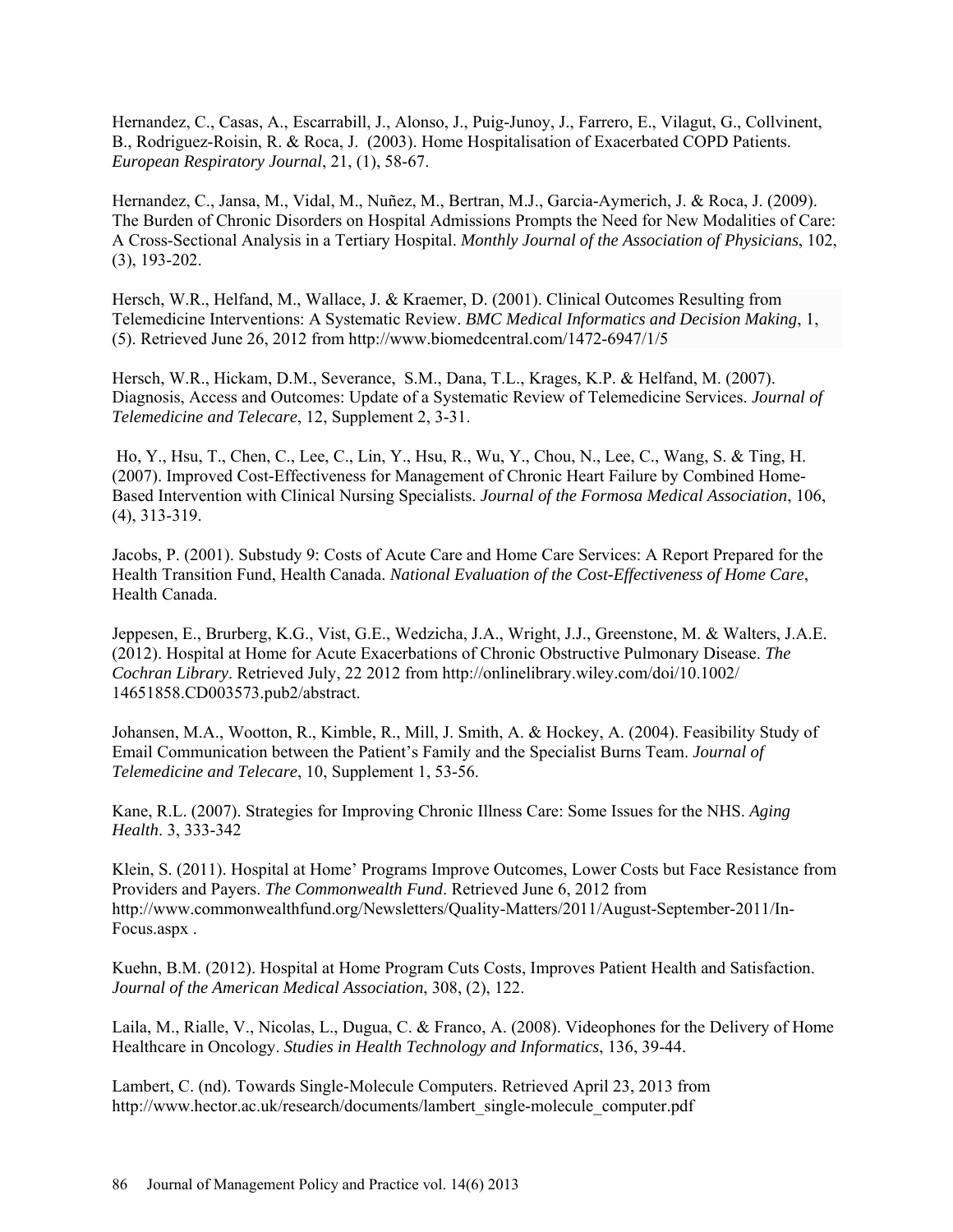Landro, L. (2013). Hospitals Try House Calls to Try to Cut Costs, Admissions. *The Wall Street Journal*, February 5, D1.

Lapostolle, F., Petrovic, T., Lenoir, G., Catineau, J., Galinski, M., Metzger, J., Chanzy, E. & Adnet, F. (2006). Usefulness of Hand-Held Ultrasound Devices in Out-Of-Hospital Diagnosis Performed by Emergency Physicians. *American Journal of Emergency Medicine*, 24, (2), 237-242.

[Leff,](http://www.annals.org/search?author1=Bruce+Leff&sortspec=date&submit=Submit) B. (2009). Defining and Disseminating the Hospital-at-Home Model. *Canadian Medical Association Journal*, 180, (2), 156-157.

[Leff,](http://www.annals.org/search?author1=Bruce+Leff&sortspec=date&submit=Submit) B., [Burton,](http://www.annals.org/search?author1=Lynda+Burton&sortspec=date&submit=Submit) L., Bynum, J.W., Harper, M., Greenough III, W.B., Steinwachs, D. & Burton, J.R. (1997). Prospective Evaluation of Clinical Criteria to Select Older Persons with Acute Medical Illness for Care in a Hypothetical Home Hospital. *Journal of the American Geriatrics Society*, 45, (9), 1066-1073.

Leff, B., Burton, L., Mader, S.L., Naughton, B., Burl, J., Koehn, D., Clark, R., Greenough III, W.B., Guido, S. Steinwachs, D. & Burton, J.R. (2008). Comparison of Stress Experienced by Family Members of Patients Treated in Hospital at Home with that of those Receiving Traditional Acute Hospital Care. *Journal of the American Geriatrics Society*, 56, 117-123.

Leff, B. & Montalto, M. (2004). Home Hospital – Toward a Tighter Definition. *Journal of the American Geriatrics Society*, 52, (12), 2141.

Lemelin, J., Hogg, W.E., Dahrouge, S., Armstrong, C.D., Martin, C.M., Zhang, W., Dusseault, J., Parsons-Nicota, J., Saginur, R. & Viner, G. (2007). Patient, Informal Caregiver and Care Provider Acceptance of a Hospital in the Home Program in Ontario, Canada. *BMC Health Services Research*, 7 (August), 130-140. Retrieved June 15, 2012 from http://www.biomedcentral.com/1472-6963/7/130

Lewarski, J.S. & Gay, P.C. (2007). Current Issues in Home Mechanical Ventilation. *Chest*, 132, (2), 671- 676.

Madigan, E. A. (2008). People with Heart Failure and Home Health Care Resource Use and Outcomes. *Journal of Clinical Nursing*, 17, (7B), 253-9.

Maguire, P. (2012). Making Headway with Hospital at Home: A Program Shaves 19% Off the Cost of Treating Patients in the Hospital. *Today's Hospitalist*, August. Retrieved March 21, 2013 from <http://www.todayshospitalist.com/> index.php?b=articles\_read&cnt=1517.

Malasanos, T.H. (2006). Telemedicine for Diabetes Care. *Disease Management & Health Outcomes*, 14, (3), 147-150.

McCain, J. (2012). Hospital at Home Saves 19% In Real-World Study. *Managed Care*, November. Retrieved March 21, 2013 from [http://www.managedcaremag.com/archives/1](http://www.managedcaremag.com/archives/)211/ 1211.hospital at home.html.

McEvilly A. & Kirk, J. (2005). Twenty Years of a Multidisciplinary Paediatric Diabetes Home Care Unit. *Archives of Disease in Childhood*, 90, (4), 342-345.

Mistiaen, P. & Poot, E. (2006). Telephone Follow-Up, Initiated by a Hospital-Based Health Professional, for Postdischarge Problems in Patients Discharged from Hospital to Home. *Cochrane Database of Systematic Reviews*, Issue 4. Art. No.: CD004510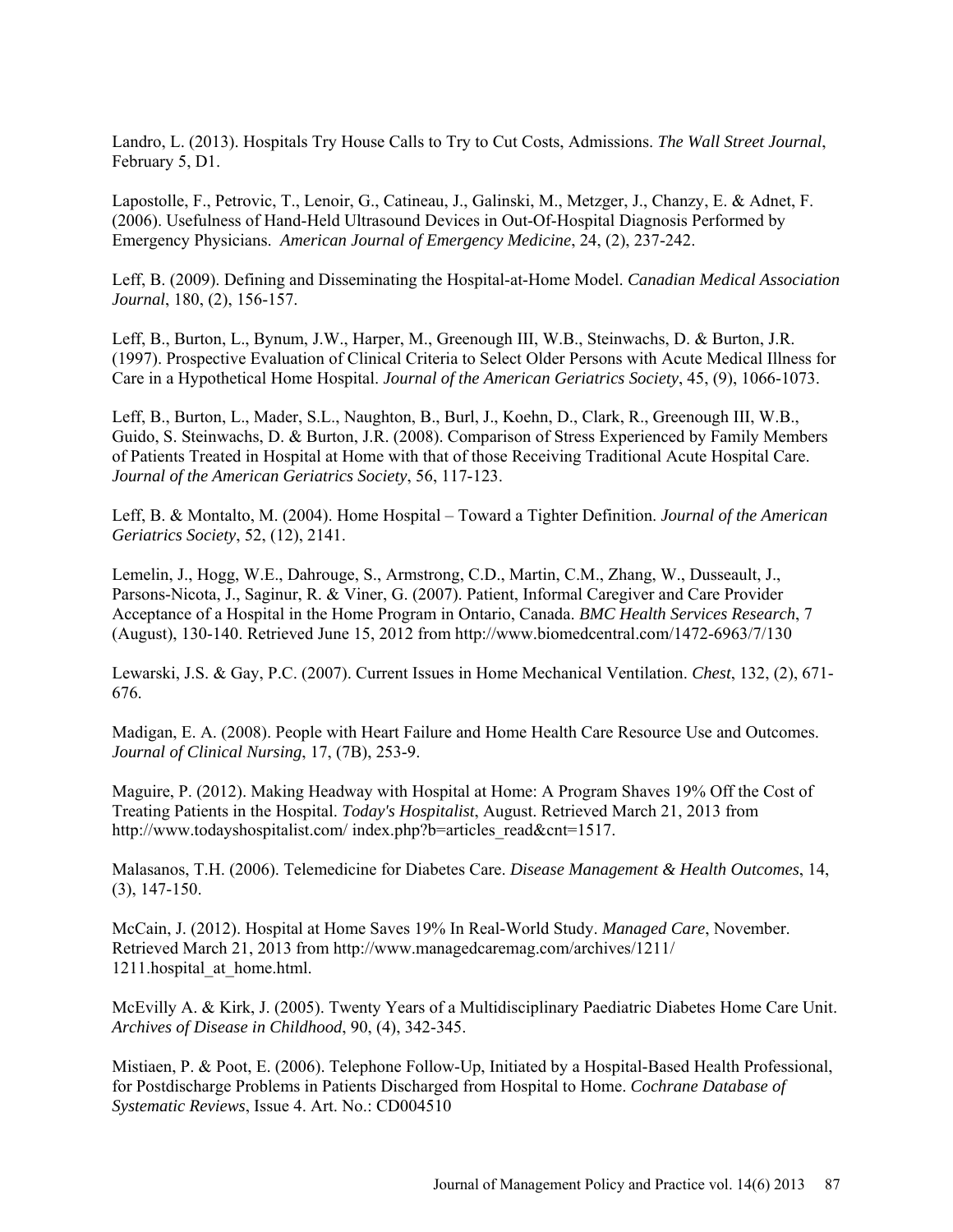Moeller, P. (2012). How to Bring Hospital Care to Your Home. *U.S. News & World Report*. Retrieved April 26, 2012 from [http://money.usnews.com/money/blogs/the-best-life/2012/06/11/how-to-bring](http://money.usnews.com/money/blogs/the-best-life/2012/06/11/how-to-bring-hospital-care-to-your-home)[hospital-care-to-your-home](http://money.usnews.com/money/blogs/the-best-life/2012/06/11/how-to-bring-hospital-care-to-your-home)

Moreno-Ramirez, D., [Ferrandiz,](http://www.ncbi.nlm.nih.gov/pubmed?term=Ferrandiz%20L%5BAuthor%5D&cauthor=true&cauthor_uid=17438180) L., [Nieto-Garcia,](http://www.ncbi.nlm.nih.gov/pubmed?term=Nieto-Garcia%20A%5BAuthor%5D&cauthor=true&cauthor_uid=17438180) A., [Carrasco,](http://www.ncbi.nlm.nih.gov/pubmed?term=Carrasco%20R%5BAuthor%5D&cauthor=true&cauthor_uid=17438180) R., [Moreno-Alvarez,](http://www.ncbi.nlm.nih.gov/pubmed?term=Moreno-Alvarez%20P%5BAuthor%5D&cauthor=true&cauthor_uid=17438180) P., [Galdeano,](http://www.ncbi.nlm.nih.gov/pubmed?term=Galdeano%20R%5BAuthor%5D&cauthor=true&cauthor_uid=17438180) R., [Bidegain,](http://www.ncbi.nlm.nih.gov/pubmed?term=Bidegain%20E%5BAuthor%5D&cauthor=true&cauthor_uid=17438180) E., [Rios-Martin,](http://www.ncbi.nlm.nih.gov/pubmed?term=Rios-Martin%20JJ%5BAuthor%5D&cauthor=true&cauthor_uid=17438180) J.J. & [Camacho,](http://www.ncbi.nlm.nih.gov/pubmed?term=Camacho%20FM%5BAuthor%5D&cauthor=true&cauthor_uid=17438180) F.M. (2007). Store-And-Forward Teledermatology in Skin Cancer Triage: Experience and Evaluation of 2009 Teleconsultations. *Archives of Dermatology*, 143, (4), 479-484.

Montalto, M. (2002). *Hospital in the Home: Principles and Practice*, Melbourne, Australia: ArtWords Publishing, Ltd.,

Montalto, M. (2010). The 500-bed Hospital that Isn't There: The Victorian Department of Health Review of the Hospital in the Home Program. *Medical Journal of Australia*, 193, (10), 598-601.

Montalto, M., Portelli, R. & [Collopy,](http://www.ncbi.nlm.nih.gov/pubmed?term=Collopy%20B%5BAuthor%5D&cauthor=true&cauthor_uid=10561033) B. (1999). Measuring the Quality of Hospital in the Home Care: A Clinical Indicator Approach. *International Journal on Quality in Health Care*, 11, (5), 413-418.

Monalto, M., Gilfillan, C.P., Dutta, D., Cole, S., Avery, V. & Smith, S.V. (2001). Inpatient Insulin Initiation Using a Hospital in the Home Unit. *Internal Medicine Journal*, 31, (8), 492-494.

Nayyar, A. (2011). Meet Bant, a Diabetes iPhone App. *University of Toronto News*, downloaded June 25, 2012 from http://www.news.utoronto.ca/meet-bant-diabetes-iphone-app.

NJDH New Jersey Department of Health (2008). Analyzing Future Supply and Demand of Acute Care Hospitals. Chapter 4 in *New Jersey Commission on Rationalizing Health Care Resources, Final Report 2008*. Retrieved April 25. 2013 from [http://www.state.nj.us/health/rhc/finalreport/d](http://www.state.nj.us/health/rhc/finalreport/)ocuments/ chapter\_4.pdf

Oeff, M. (2010). Telemonitoring in Arrhythmias and CRM Devices – the German Experience. *E-Health and Personalized Healthcare: EHRA Summit 2010*. Retrieved June 25, 2012 from [http://www.escardio.org/communities/EHRA/organisations-partners/summits/D](http://www.escardio.org/communities/EHRA/organisations-partners/summits/)ocuments/ Telemonitoring-arrhythmias-CRM-devices-National-experiences-Germany-oeff.pdf

Ong, B.S., Karr, M.A., Chan, D.K.Y., Frankel, A. & Shen, Q. (2005). Management of Pulmonary Embolism in the Home. *Medical Journal of Australia*, 183, (5), 239-242.

Othieno, R., [Affan,](http://www.ncbi.nlm.nih.gov/pubmed?term=Abu%20Affan%20M%5BAuthor%5D&cauthor=true&cauthor_uid=17636714) M.R., & [Okpo, E. \(](http://www.ncbi.nlm.nih.gov/pubmed?term=Okpo%20E%5BAuthor%5D&cauthor=true&cauthor_uid=17636714)2007). Home versus In-Patient Treatment for Deep Vein Thrombosis. *Cochrane Database of Systematic Reviews (Online)*, Jul 18; (3):CD003076.

Otto, M.A. (2011). Technology, Cost Shift Hospital Care to Home. *Clinical Endocrinology News*, March. Retrieved June 22, 2012 from<http://www.clinicalendocrinologynews.com/> news/practice-trends/singlearticle/technology-cost-shift-hospital-care-to-home/ 911d6732144a50f73e60c8e1a38a3d52.html.

[Papazissis, E.](http://www.ncbi.nlm.nih.gov/pubmed?term=Papazissis%20E%5BAuthor%5D&cauthor=true&cauthor_uid=15718579) (2004). Advanced Technology Permits the Provision of Advanced Hospital Care in the Patients' Homes. *Studies in Health Technology and Informatics*, 100, 190-199.

[Paré,](http://jamia.bmj.com/search?author1=Guy+Par%C3%A9&sortspec=date&submit=Submit) G., [Jaana,](http://jamia.bmj.com/search?author1=Mirou+Jaana&sortspec=date&submit=Submit) M. & [Sicotte,](http://jamia.bmj.com/search?author1=Claude+Sicotte&sortspec=date&submit=Submit) C. (2007). Systematic Review of Home Telemonitoring for Chronic Diseases: The Evidence Base. *Journal of the American Medical Information Association*, 14, (3), 269- 277.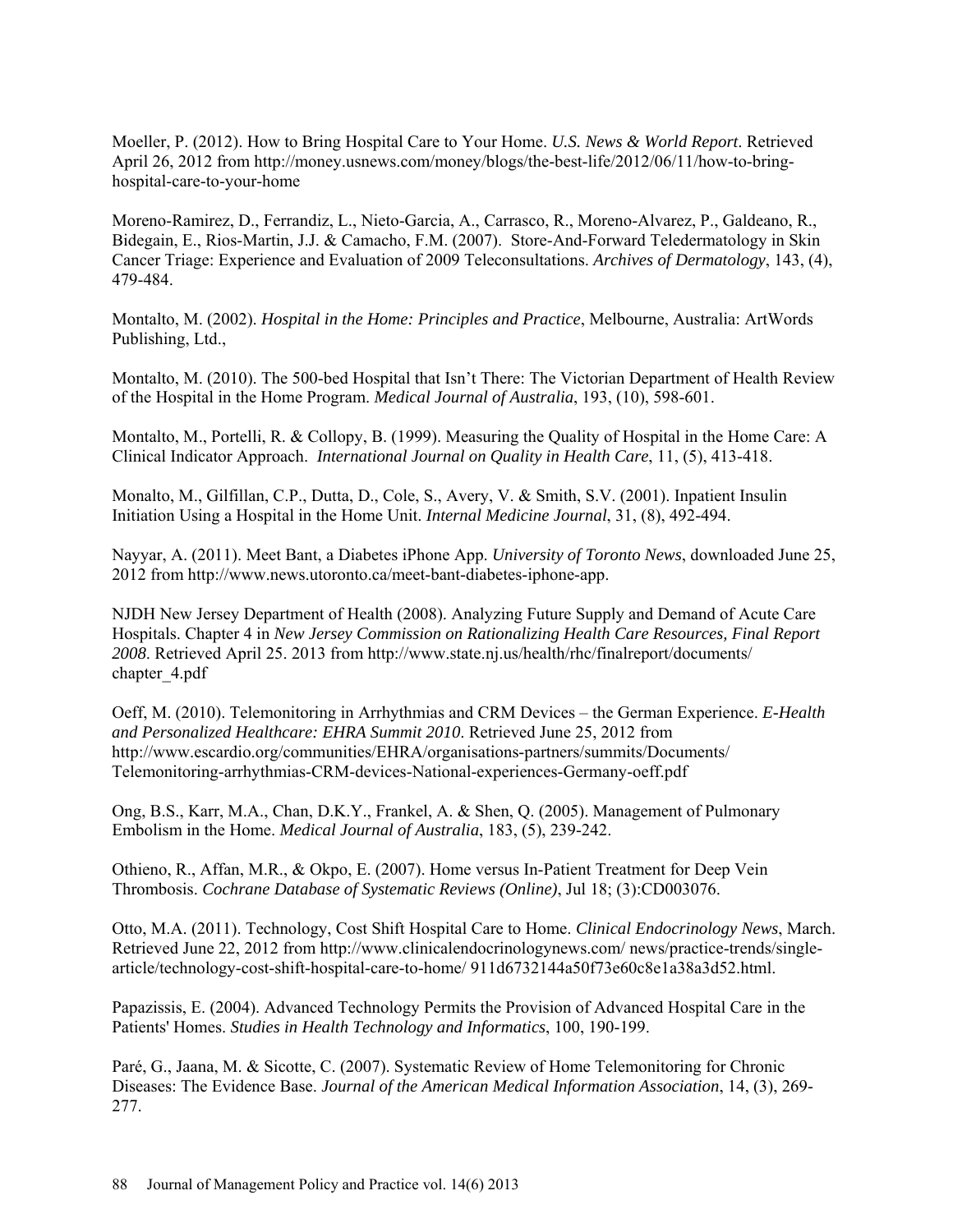Prasad, P.N. (2012). *Introduction to Nanomedicine and Nanotechnology*, Hoboken, NJ: John Wiley & Sons

Queram, K.E. (2012), With Demand for Hospital Beds Rising, Why Is New Hanover Regional Not Using the Fifth Floor? *MyReporter.Com*. Retrieved April 25, 2013 from http://www.myreporter.com/?p=17282

Ram, F.S.F., Wedzicha, J.A., Wright, J.J. & Greenstone, M. (2009). Hospital at Home for Acute Exacerbations of Chronic Obstructive Pulmonary Disease. *The Cochran Library*. Retrieved July 1, 2012 from [http://www.thecochranelibrary.com/v](http://www.thecochranelibrary.com/)iew/0/index.html

Ruckley, C., Cuthbertson, C., Fenwick, N., [Prescott,](http://www.ncbi.nlm.nih.gov/pubmed?term=Prescott%20RJ%5BAuthor%5D&cauthor=true&cauthor_uid=352473) R.J. & [Garraway,](http://www.ncbi.nlm.nih.gov/pubmed?term=Garraway%20WM%5BAuthor%5D&cauthor=true&cauthor_uid=352473) W.W. (1978). Day Care after Operations for Hernia or Varicose Veins: A Controlled Trial. *British Journal of Surgery*, 65, (7), 456-459.

Russon, K., [Sardesai,](http://bja.oxfordjournals.org/search?author1=A.+M.+Sardesai&sortspec=date&submit=Submit) A.M., [Ridgway,](http://bja.oxfordjournals.org/search?author1=S.+Ridgway&sortspec=date&submit=Submit) S., [Whitear,](http://bja.oxfordjournals.org/search?author1=J.+Whitear&sortspec=date&submit=Submit) J., [Sildown,](http://bja.oxfordjournals.org/search?author1=D.+Sildown&sortspec=date&submit=Submit) D., [Boswell,](http://bja.oxfordjournals.org/search?author1=S.+Boswell&sortspec=date&submit=Submit) S., [Chakrabarti,](http://bja.oxfordjournals.org/search?author1=A.+Chakrabarti&sortspec=date&submit=Submit) A. & [Denny,](http://bja.oxfordjournals.org/search?author1=N.+M.+Denny&sortspec=date&submit=Submit) N.M. (2009). Postoperative Shoulder Surgery Initiative (POSSI): An Interim Report of Major Shoulder Surgery as a Day Case Procedure. *British Journal of Anesthesia*, 97, (6), 869-873.

Rygh, E., Arild, E., Johnsen, E. & Rumpsfeld, M. (2012**).** Choosing to Live with Home Dialysis-Patients' Experiences and Potential for Telemedicine Support: A Qualitative Study. *BMC Nephrology*, 13, 13-21. Retrieved June 17, 2012 from [http://www.biomedcentral.comcontent/p](http://www.biomedcentral.comcontent/)df/1471-2369-13-13.pdf

Ryder, M., [Murphy,](http://discover-decouvrir.cisti-icist.nrc-cnrc.gc.ca/eng/search/?i1=au&k1=%22Murphy%2C%20Niamh%20F.%22) N.F., [McCaffrey, D](http://discover-decouvrir.cisti-icist.nrc-cnrc.gc.ca/eng/search/?i1=au&k1=%22McCaffrey%2C%20Dermot%22)., [O'Loughlin, C](http://discover-decouvrir.cisti-icist.nrc-cnrc.gc.ca/eng/search/?i1=au&k1=%22O%27Loughlin%2C%20Christina%22)., [Ledwidge, M](http://discover-decouvrir.cisti-icist.nrc-cnrc.gc.ca/eng/search/?i1=au&k1=%22Ledwidge%2C%20Mark%22). & [McDonald,](http://discover-decouvrir.cisti-icist.nrc-cnrc.gc.ca/eng/search/?i1=au&k1=%22McDonald%2C%20Kenneth%22) K. (2008). Outpatient Intravenous Diuretic Therapy; Potential for Marked Reduction in Hospitalisations for Acute Decompensated Heart Failure. *European Journal of Heart Failure*, 10, (3), 267-272.

Sandomirsky, D. (2012). Top Ten Healthcare Game Changers - Canada's Emerging Health Innovations and Trends. Retrieved June 23, 2012 from<http://www.hhmglobal.com/> knowledge-bank/articles/top-tenhealthcare-game-changers

Sartain, S., [Maxwell,](http://adc.bmj.com/search?author1=M+J+Maxwell&sortspec=date&submit=Submit) M.J., [Todd,](http://adc.bmj.com/search?author1=P+J+Todd&sortspec=date&submit=Submit) P.J., [Jones,](http://adc.bmj.com/search?author1=K+H+Jones&sortspec=date&submit=Submit) K.H., [Bagust,](http://adc.bmj.com/search?author1=A+Bagust&sortspec=date&submit=Submit) [A., Haycox,](http://adc.bmj.com/search?author1=A+Haycox&sortspec=date&submit=Submit) A. & [Bundred,](http://adc.bmj.com/search?author1=P+Bundred&sortspec=date&submit=Submit) P. (2002). Randomised Controlled Trial Comparing an Acute Paediatric Hospital at Home Scheme with Conventional Hospital Care. *Archives of Disease in Childhood*, 87, (5), 371-375.

Senior, R. (2012). Hospital at Home: Fear of HAIs Keeps Many Older Adults from Making Needed Trips to the Hospital, Experts Say. *Advance in Nursing*. Retrieved June 12, 2012 from http://nursing.advanceweb.com/Features/Articles/Hospital-at-Home.aspx.

Shactman, D., Altman, S.H., Eilat, E., Thorpe, K.E. & Doonan, M. (2003). The Outlook for Hospital Spending. *Health Affairs*, 22, (6), 12-26.

Sharpe, B. (2012). Cloud Computing: Healthcare Services. *CIO*. Retrieved June 24, 2012 from [http://www.cio.com.au/article/print/419439/ cloud\\_computing\\_improving\\_healthcare\\_services/](http://www.cio.com.au/article/print/419439/%20cloud_computing_improving_healthcare_services/)

Shepperd, S. (2005). Hospital at Home versus In-Patient Hospital Care. *Cochrane Database of Systematic Reviews (Online)*, Jul 20; (3):CD000356.

Shepperd, S. (2009). Avoiding Hospital Admission through Provision of Hospital Care at Home: A Systematic Review and Meta-Analysis of Individual Patient Data. *Canadian Medical Association Journal*, 180, (2), 175-182.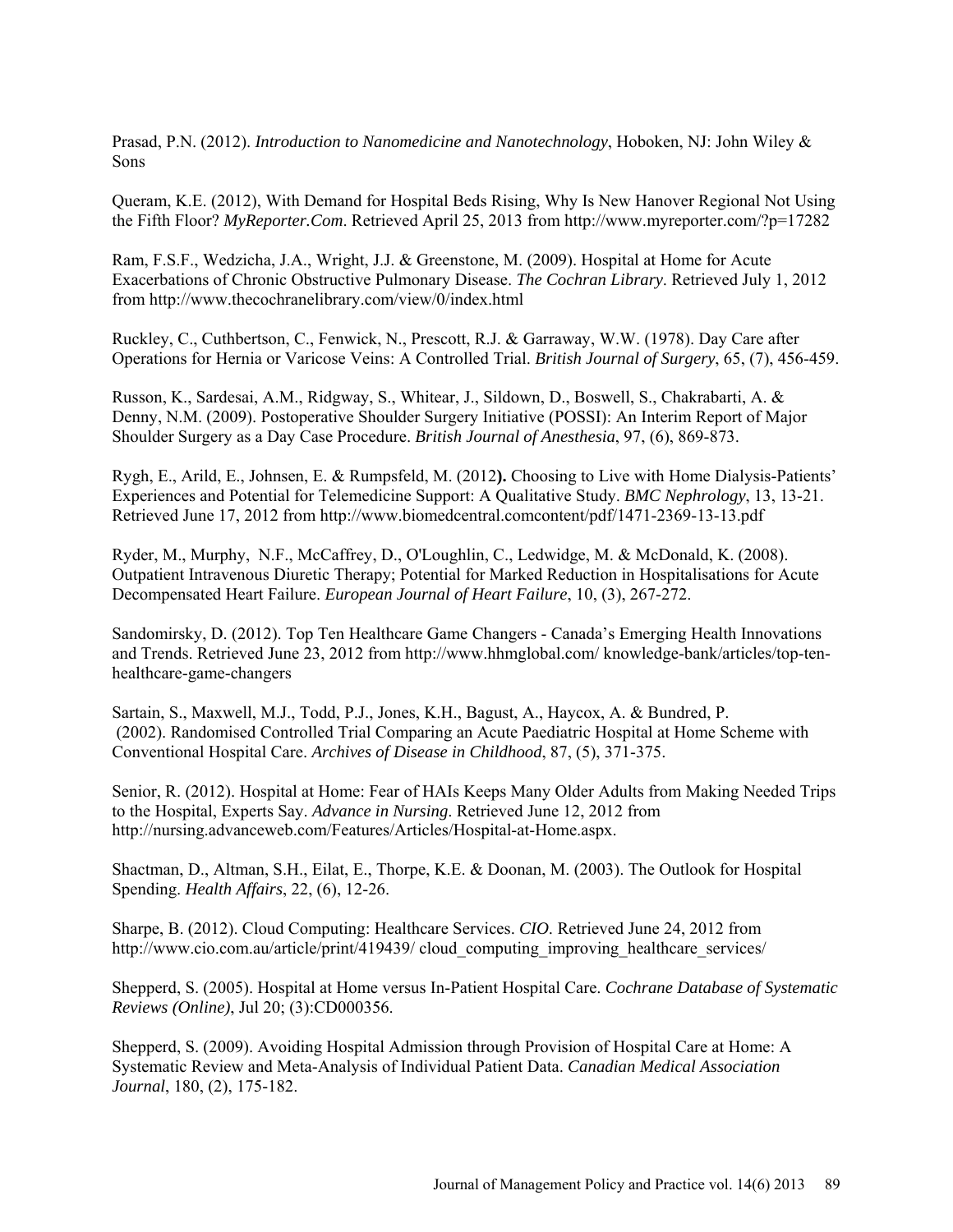Shepperd, S., Doll, H., Angus, R.M., Clarke, M.J., Iliffe, S., Kalra, L., Ricauda, N.A., Tibaldi, V. & Wilson, A.D. (2009a). Avoiding Hospital Admission through Provision of Hospital Care at Home: A Systematic Review and Meta-Analysis of Individual Patient Data. *Canadian Medical Association Journal*, 180, (2), 175-182.

[Shepperd, S,](http://www.ncbi.nlm.nih.gov/pubmed?term=Shepperd%20S%5BAuthor%5D&cauthor=true&cauthor_uid=18843751) [Doll,](http://www.ncbi.nlm.nih.gov/pubmed?term=Doll%20H%5BAuthor%5D&cauthor=true&cauthor_uid=18843751) H., [Angus,](http://www.ncbi.nlm.nih.gov/pubmed?term=Angus%20RM%5BAuthor%5D&cauthor=true&cauthor_uid=18843751) R.M., [Clarke,](http://www.ncbi.nlm.nih.gov/pubmed?term=Clarke%20MJ%5BAuthor%5D&cauthor=true&cauthor_uid=18843751) SM.J., [Iliffe,](http://www.ncbi.nlm.nih.gov/pubmed?term=Iliffe%20S%5BAuthor%5D&cauthor=true&cauthor_uid=18843751) S., [Kalra,](http://www.ncbi.nlm.nih.gov/pubmed?term=Kalra%20L%5BAuthor%5D&cauthor=true&cauthor_uid=18843751) L., [Ricauda,](http://www.ncbi.nlm.nih.gov/pubmed?term=Ricauda%20NA%5BAuthor%5D&cauthor=true&cauthor_uid=18843751) N.A. & [Wilson, A.D.](http://www.ncbi.nlm.nih.gov/pubmed?term=Wilson%20AD%5BAuthor%5D&cauthor=true&cauthor_uid=18843751)  (2008). Admission Avoidance Hospital at Home. *[Cochrane Database of Systematic Revi](http://www.ncbi.nlm.nih.gov/pubmed/18843751)ews (Online)*, Oct 8 ;( 4):CD007491.

Shepperd, S., [Doll,](http://www.ncbi.nlm.nih.gov/pubmed?term=Doll%20H%5BAuthor%5D&cauthor=true&cauthor_uid=19160179) H., [Broad,](http://www.ncbi.nlm.nih.gov/pubmed?term=Broad%20J%5BAuthor%5D&cauthor=true&cauthor_uid=19160179) J., [Gladman,](http://www.ncbi.nlm.nih.gov/pubmed?term=Gladman%20J%5BAuthor%5D&cauthor=true&cauthor_uid=19160179) J., [Iliffe,](http://www.ncbi.nlm.nih.gov/pubmed?term=Iliffe%20S%5BAuthor%5D&cauthor=true&cauthor_uid=19160179) S., [Langhorne,](http://www.ncbi.nlm.nih.gov/pubmed?term=Langhorne%20P%5BAuthor%5D&cauthor=true&cauthor_uid=19160179) P., [Richards,](http://www.ncbi.nlm.nih.gov/pubmed?term=Richards%20S%5BAuthor%5D&cauthor=true&cauthor_uid=19160179) S., [Martin,](http://www.ncbi.nlm.nih.gov/pubmed?term=Martin%20F%5BAuthor%5D&cauthor=true&cauthor_uid=19160179) F. & [Harris,](http://www.ncbi.nlm.nih.gov/pubmed?term=Harris%20R%5BAuthor%5D&cauthor=true&cauthor_uid=19160179) R. (2009b). Early Discharge Hospital at Home. *Cochrane Database of Systematic Reviews (Online),* Jan 21; (1): CD000356.

Singer, E. (2011). Smart Phones Help Manage Chronic Illness. *Technology Review*. Retrieved June 24, 2012 from<http://www.technologyreview.com/news/425348/smart-phones-help-manage-chronic-illness/>

Sinha, S.K. (2012). Living Longer, Living Well. *Report Submitted to the Minister of Health and Long-Term Care and the Minister Responsible for Seniors on Recommendations to Inform a Seniors Strategy for Ontario*. Retrieved April 16. 2013 from<http://www.health.gov.on.ca/en/common/ministry/> publications/reports/seniors\_strategy/docs/seniors\_strategy\_report.pdf.

[Siu,](http://content.healthaffairs.org/search?author1=Albert+L.+Siu&sortspec=date&submit=Submit) A.L., [Spragens,](http://content.healthaffairs.org/search?author1=Lynn+H.+Spragens&sortspec=date&submit=Submit) L.H., [Inouye,](http://content.healthaffairs.org/search?author1=Sharon+K.+Inouye&sortspec=date&submit=Submit) S.K., [Morrison,](http://content.healthaffairs.org/search?author1=R.+Sean+Morrison&sortspec=date&submit=Submit) R.S. & [Leff,](http://content.healthaffairs.org/search?author1=Bruce+Leff&sortspec=date&submit=Submit) B. (2009). The Ironic Business Case for Chronic Care in the Acute Care Setting. *Health Affairs,* 31, (6), 113-125.

[Skinner,](http://hpp.sagepub.com/search?author1=Harvey+A.+Skinner&sortspec=date&submit=Submit) H.A., [Maley,](http://hpp.sagepub.com/search?author1=Oonagh+Maley&sortspec=date&submit=Submit) O. & [Norman,](http://hpp.sagepub.com/search?author1=Cameron+D.+Norman&sortspec=date&submit=Submit) C.D. (2006). Developing Internet-based eHealth Promotion Programs: The Spiral Technology Action Research (STAR) Model. *Health Promotion Practice,* 7, (4), 406-17.

Smith, B., [Weekley,](http://www.ncbi.nlm.nih.gov/pubmed?term=Weekley%20JS%5BAuthor%5D&cauthor=true&cauthor_uid=11783670) J.S., [Pilotto,](http://www.ncbi.nlm.nih.gov/pubmed?term=Pilotto%20L%5BAuthor%5D&cauthor=true&cauthor_uid=11783670) L., [Howe,](http://www.ncbi.nlm.nih.gov/pubmed?term=Howe%20T%5BAuthor%5D&cauthor=true&cauthor_uid=11783670) T. & [Beven,](http://www.ncbi.nlm.nih.gov/pubmed?term=Beven%20R%5BAuthor%5D&cauthor=true&cauthor_uid=11783670) R. (2002). Cost Comparison of At-Home Treatment of Deep Venous Thrombosis with Low Molecular Weight Heparin to Inpatient Treatment with Unfractionated Heparin. *Internal Medicine Journal*, 32, (1-2), 29-34.

Siegler, E.L., Murtaugh, C.M., Rosati, R.J., Schwartz, T., Razzano, R., Sobolewski, S. & Callahan, M. (2007). Improving Communication at the Transition to Home Health Care: Use of an Electronic Referral System. *Home Health Care Management and Practice*, 19, (4), 267-271.

Stevens, M., Van den Akker-Scheek, I., Spriensma, A., Boss, N.A.D., Diercky, R.L. & [van Horn,](http://www.ncbi.nlm.nih.gov/pubmed?term=van%20Horn%20JR%5BAuthor%5D&cauthor=true&cauthor_uid=16965889) J.R. (2004). Groningen Orthopedic Exit Strategy (GOES): Validation of a Support Program after Total Hip or Knee Arthroplasty. *Patient Education and Counseling*, 54, (1), 95-99.

Taylor, R., [Watt,](http://www.ncbi.nlm.nih.gov/pubmed?term=Watt%20A%5BAuthor%5D&cauthor=true&cauthor_uid=17084927) A., [Dalal,](http://www.ncbi.nlm.nih.gov/pubmed?term=Dalal%20HM%5BAuthor%5D&cauthor=true&cauthor_uid=17084927) H.M., [Evans,](http://www.ncbi.nlm.nih.gov/pubmed?term=Evans%20PH%5BAuthor%5D&cauthor=true&cauthor_uid=17084927) P.H., [Campbell,](http://www.ncbi.nlm.nih.gov/pubmed?term=Campbell%20JL%5BAuthor%5D&cauthor=true&cauthor_uid=17084927) J.L., [Read,](http://www.ncbi.nlm.nih.gov/pubmed?term=Read%20KL%5BAuthor%5D&cauthor=true&cauthor_uid=17084927) K.L., [Mourant,](http://www.ncbi.nlm.nih.gov/pubmed?term=Mourant%20AJ%5BAuthor%5D&cauthor=true&cauthor_uid=17084927) A.J. [Wingham,](http://www.ncbi.nlm.nih.gov/pubmed?term=Wingham%20J%5BAuthor%5D&cauthor=true&cauthor_uid=17084927) J., [Thompson,](http://www.ncbi.nlm.nih.gov/pubmed?term=Thompson%20DR%5BAuthor%5D&cauthor=true&cauthor_uid=17084927) D.R. & [Pereira,](http://www.ncbi.nlm.nih.gov/pubmed?term=Pereira%20Gray%20DJ%5BAuthor%5D&cauthor=true&cauthor_uid=17084927) G.D.J. (2007). Home-based Cardiac Rehabilitation versus Hospital-Based Rehabilitation: A Cost Effectiveness Analysis. *International Journal of Cardiology*, 119, (2), 196-201.

Utens, C.M.A., Maarse, J.A.M., Schayck, O., Maesen, B.L.P., Rutten-van Mölken, M.P.M.H. & Smeenk, F.W.J.M. (2012). Care Delivery Pathways for Chronic Obstructive Pulmonary Disease in England and the Netherlands: A Comparative Study. *International Journal of Integrated Care*. Retrieved April 23, 2013 from http://www.ijic.org/index.php/ijic/article/view/811/1549

Whitten, P. & Buis, L. (2008). Use of Telemedicine for Haemodialysis. *Journal of Telemedicine and Telecare*, 14, (2), 75-78.